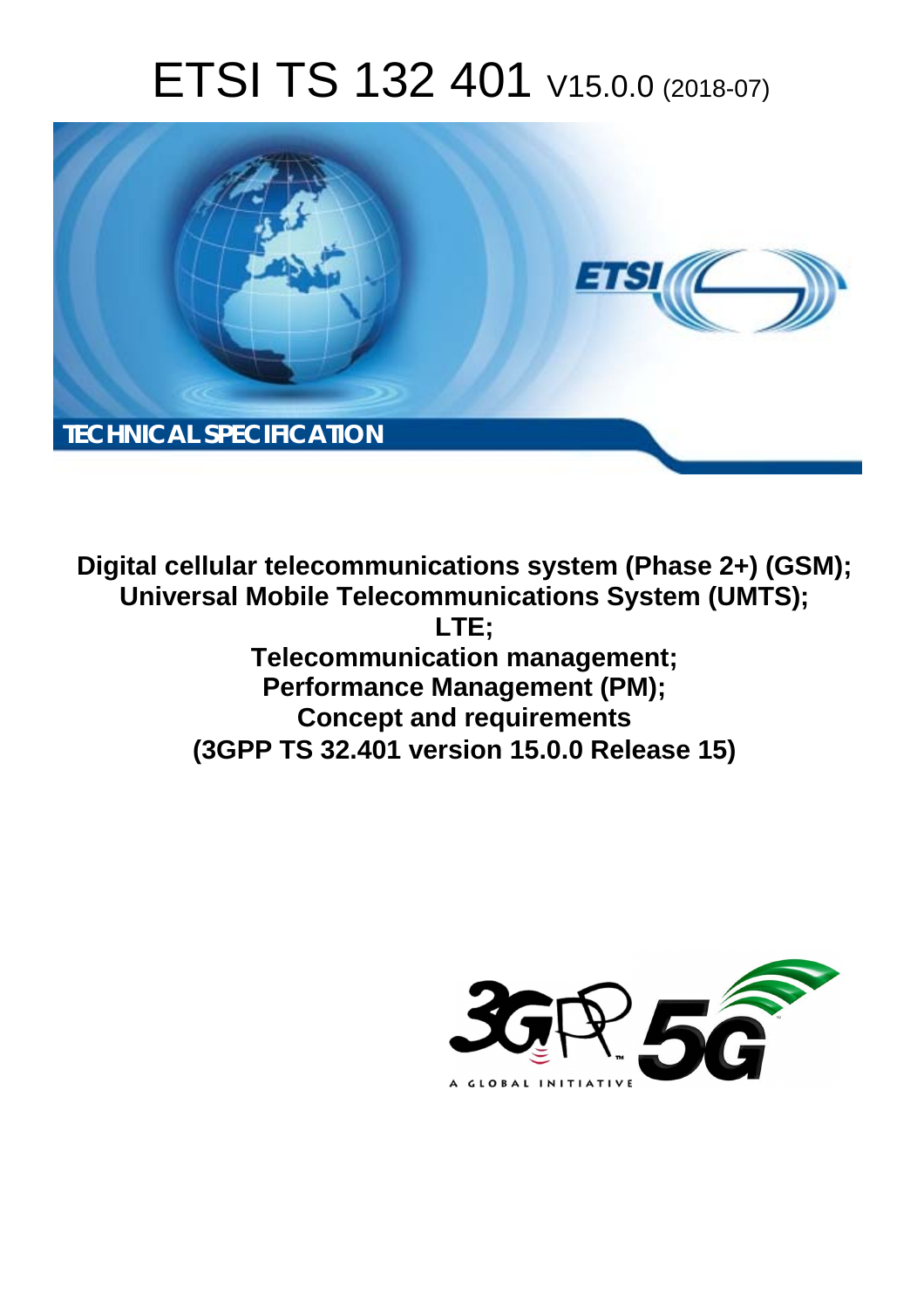Reference RTS/TSGS-0532401vf00

Keywords GSM,LTE,UMTS

#### *ETSI*

#### 650 Route des Lucioles F-06921 Sophia Antipolis Cedex - FRANCE

Tel.: +33 4 92 94 42 00 Fax: +33 4 93 65 47 16

Siret N° 348 623 562 00017 - NAF 742 C Association à but non lucratif enregistrée à la Sous-Préfecture de Grasse (06) N° 7803/88

#### *Important notice*

The present document can be downloaded from: <http://www.etsi.org/standards-search>

The present document may be made available in electronic versions and/or in print. The content of any electronic and/or print versions of the present document shall not be modified without the prior written authorization of ETSI. In case of any existing or perceived difference in contents between such versions and/or in print, the only prevailing document is the print of the Portable Document Format (PDF) version kept on a specific network drive within ETSI Secretariat.

Users of the present document should be aware that the document may be subject to revision or change of status. Information on the current status of this and other ETSI documents is available at <https://portal.etsi.org/TB/ETSIDeliverableStatus.aspx>

If you find errors in the present document, please send your comment to one of the following services: <https://portal.etsi.org/People/CommiteeSupportStaff.aspx>

#### *Copyright Notification*

No part may be reproduced or utilized in any form or by any means, electronic or mechanical, including photocopying and microfilm except as authorized by written permission of ETSI. The content of the PDF version shall not be modified without the written authorization of ETSI. The copyright and the foregoing restriction extend to reproduction in all media.

> © ETSI 2018. All rights reserved.

**DECT**TM, **PLUGTESTS**TM, **UMTS**TM and the ETSI logo are trademarks of ETSI registered for the benefit of its Members. **3GPP**TM and **LTE**TM are trademarks of ETSI registered for the benefit of its Members and of the 3GPP Organizational Partners. **oneM2M** logo is protected for the benefit of its Members.

**GSM**® and the GSM logo are trademarks registered and owned by the GSM Association.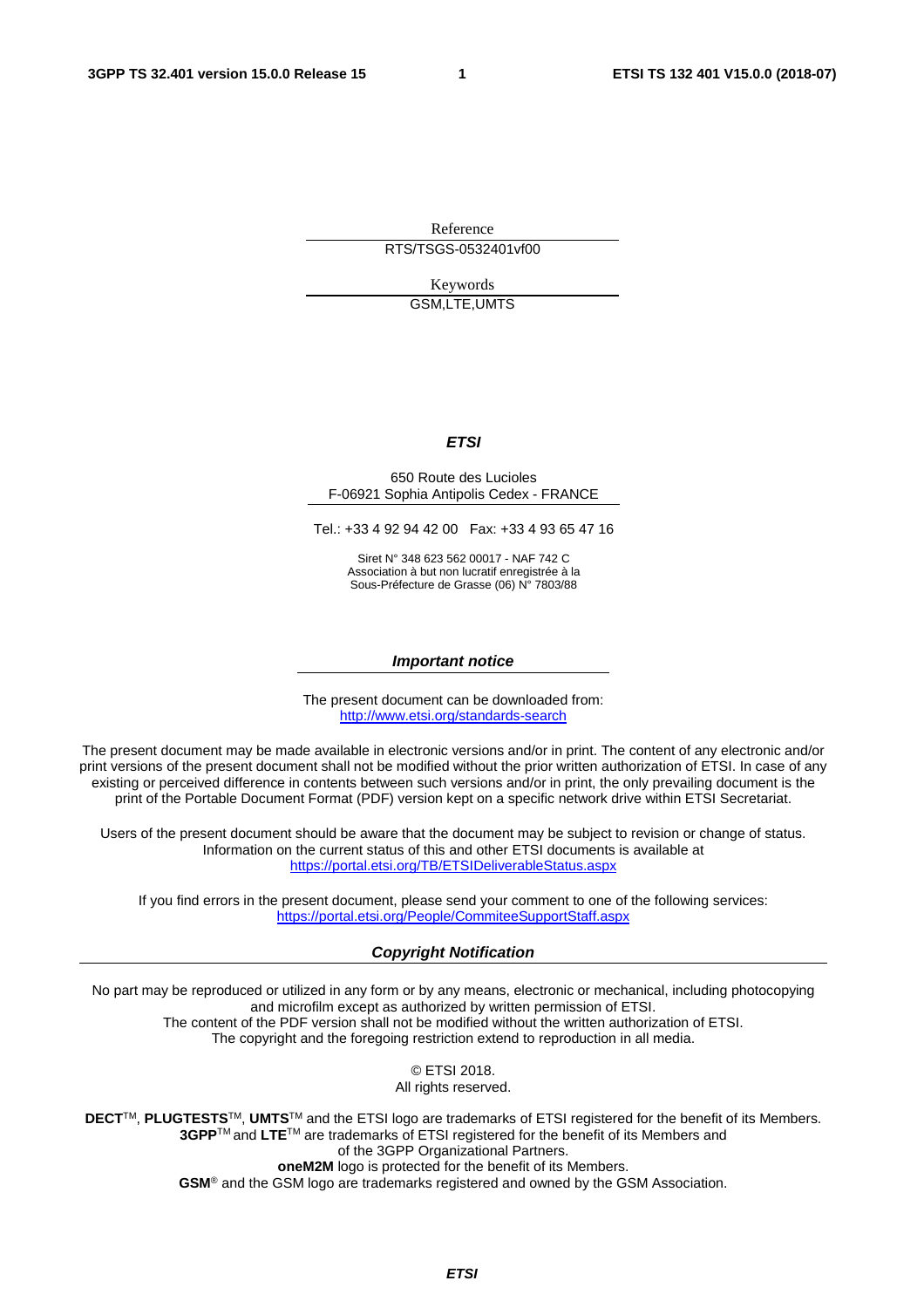# Intellectual Property Rights

#### Essential patents

IPRs essential or potentially essential to normative deliverables may have been declared to ETSI. The information pertaining to these essential IPRs, if any, is publicly available for **ETSI members and non-members**, and can be found in ETSI SR 000 314: *"Intellectual Property Rights (IPRs); Essential, or potentially Essential, IPRs notified to ETSI in respect of ETSI standards"*, which is available from the ETSI Secretariat. Latest updates are available on the ETSI Web server ([https://ipr.etsi.org/\)](https://ipr.etsi.org/).

Pursuant to the ETSI IPR Policy, no investigation, including IPR searches, has been carried out by ETSI. No guarantee can be given as to the existence of other IPRs not referenced in ETSI SR 000 314 (or the updates on the ETSI Web server) which are, or may be, or may become, essential to the present document.

#### **Trademarks**

The present document may include trademarks and/or tradenames which are asserted and/or registered by their owners. ETSI claims no ownership of these except for any which are indicated as being the property of ETSI, and conveys no right to use or reproduce any trademark and/or tradename. Mention of those trademarks in the present document does not constitute an endorsement by ETSI of products, services or organizations associated with those trademarks.

# Foreword

This Technical Specification (TS) has been produced by ETSI 3rd Generation Partnership Project (3GPP).

The present document may refer to technical specifications or reports using their 3GPP identities, UMTS identities or GSM identities. These should be interpreted as being references to the corresponding ETSI deliverables.

The cross reference between GSM, UMTS, 3GPP and ETSI identities can be found under [http://webapp.etsi.org/key/queryform.asp.](http://webapp.etsi.org/key/queryform.asp)

# Modal verbs terminology

In the present document "**shall**", "**shall not**", "**should**", "**should not**", "**may**", "**need not**", "**will**", "**will not**", "**can**" and "**cannot**" are to be interpreted as described in clause 3.2 of the [ETSI Drafting Rules](https://portal.etsi.org/Services/editHelp!/Howtostart/ETSIDraftingRules.aspx) (Verbal forms for the expression of provisions).

"**must**" and "**must not**" are **NOT** allowed in ETSI deliverables except when used in direct citation.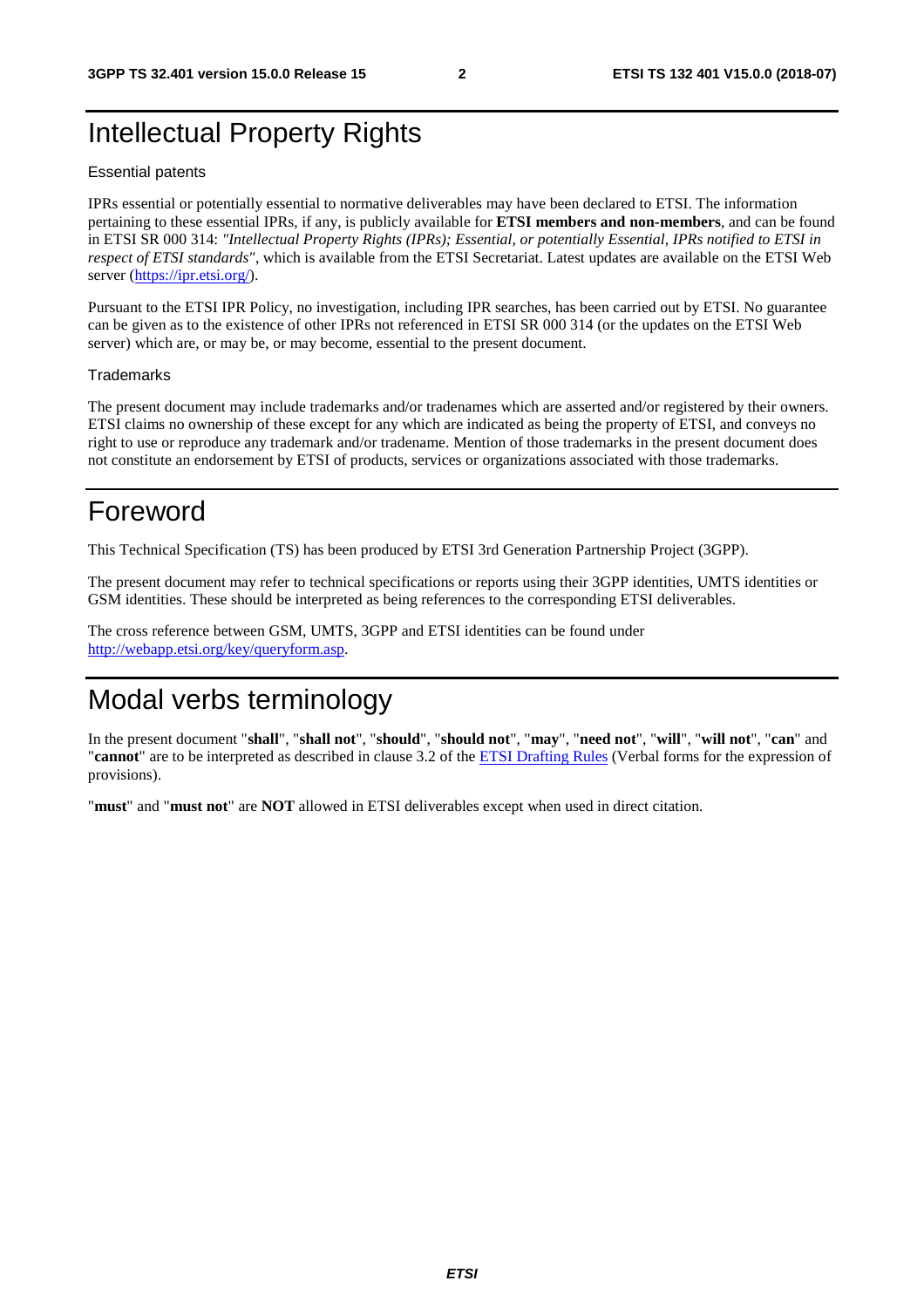$\mathbf{3}$ 

# Contents

| 1              |                               |  |  |  |  |  |
|----------------|-------------------------------|--|--|--|--|--|
| $\overline{2}$ |                               |  |  |  |  |  |
| 3              |                               |  |  |  |  |  |
| 3.1            |                               |  |  |  |  |  |
| 3.2            |                               |  |  |  |  |  |
| 4              |                               |  |  |  |  |  |
| 4.1            |                               |  |  |  |  |  |
| 4.1.1          |                               |  |  |  |  |  |
| 4.1.2          |                               |  |  |  |  |  |
| 4.1.3          |                               |  |  |  |  |  |
| 4.1.4          |                               |  |  |  |  |  |
| 4.1.5          |                               |  |  |  |  |  |
| 4.2            |                               |  |  |  |  |  |
| 4.2.1          |                               |  |  |  |  |  |
| 4.2.2          |                               |  |  |  |  |  |
| 4.2.3          |                               |  |  |  |  |  |
| 4.2.4          |                               |  |  |  |  |  |
| 4.2.5          |                               |  |  |  |  |  |
| 4.3            |                               |  |  |  |  |  |
| 4.3.1          |                               |  |  |  |  |  |
| 4.3.2          |                               |  |  |  |  |  |
| 4.3.3          |                               |  |  |  |  |  |
| 4.3.4          |                               |  |  |  |  |  |
| 4.3.5          |                               |  |  |  |  |  |
| 4.4            |                               |  |  |  |  |  |
| 5              |                               |  |  |  |  |  |
| 5.1            |                               |  |  |  |  |  |
| 5.2            |                               |  |  |  |  |  |
| 5.3            |                               |  |  |  |  |  |
| 5.4            |                               |  |  |  |  |  |
| 5.4.1          |                               |  |  |  |  |  |
| 5.4.1.1        |                               |  |  |  |  |  |
| 5.4.1.2        |                               |  |  |  |  |  |
| 5.4.1.3        |                               |  |  |  |  |  |
| 5.4.1.4        |                               |  |  |  |  |  |
| 5.4.1.5        |                               |  |  |  |  |  |
| 5.4.1.6        |                               |  |  |  |  |  |
| 5.4.2          |                               |  |  |  |  |  |
| 5.4.3          |                               |  |  |  |  |  |
| 5.5            |                               |  |  |  |  |  |
| 5.5.1          |                               |  |  |  |  |  |
| 5.5.2          |                               |  |  |  |  |  |
| 5.6<br>5.7     |                               |  |  |  |  |  |
|                |                               |  |  |  |  |  |
|                | <b>Annex A (informative):</b> |  |  |  |  |  |
|                |                               |  |  |  |  |  |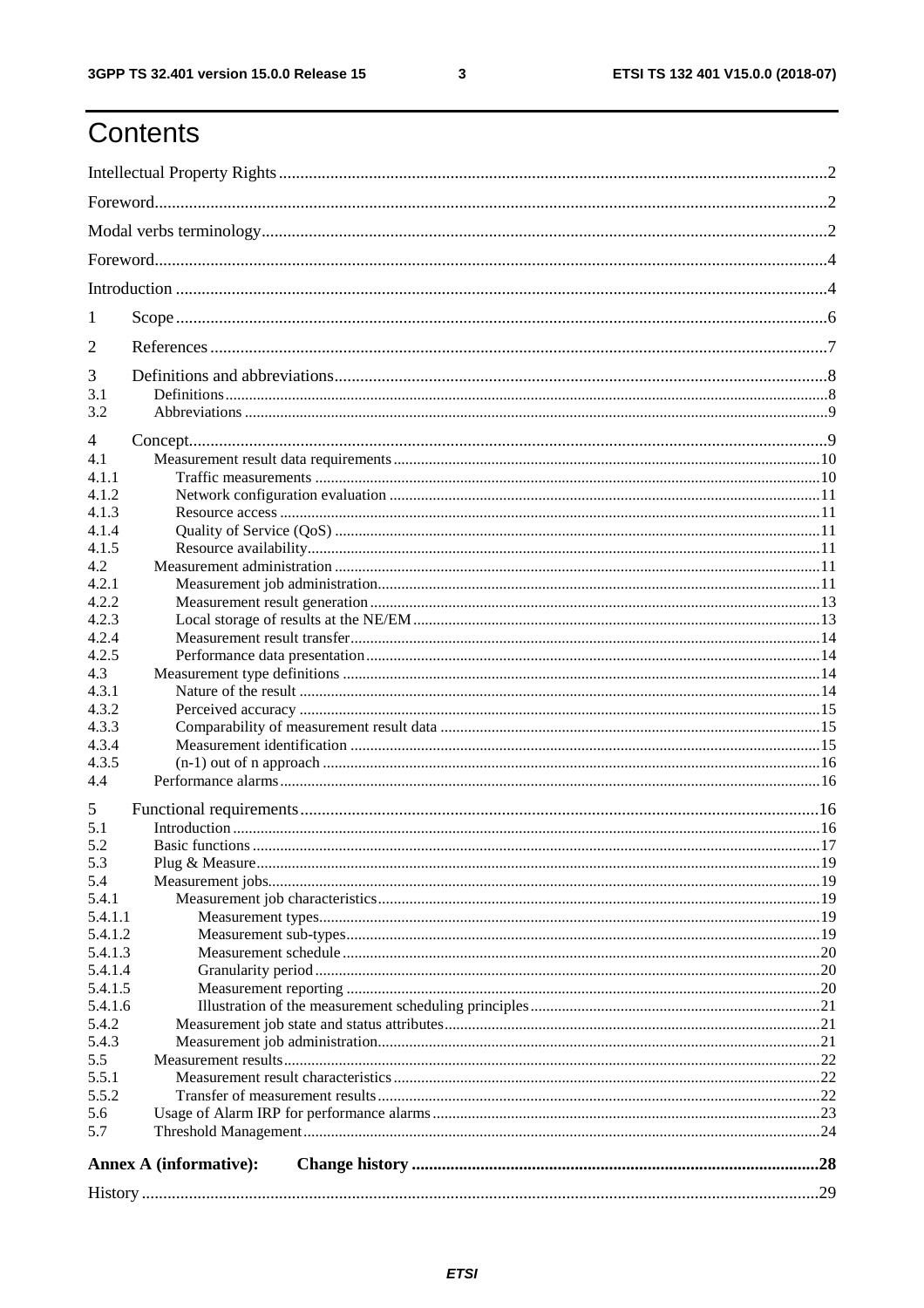# Foreword

This Technical Specification (TS) has been produced by the 3<sup>rd</sup> Generation Partnership Project (3GPP).

The contents of the present document are subject to continuing work within the TSG and may change following formal TSG approval. Should the TSG modify the contents of the present document, it will be re-released by the TSG with an identifying change of release date and an increase in version number as follows:

Version x.y.z

where:

- x the first digit:
	- 1 presented to TSG for information;
	- 2 presented to TSG for approval;
	- 3 or greater indicates TSG approved document under change control.
- y the second digit is incremented for all changes of substance, i.e. technical enhancements, corrections, updates, etc.
- z the third digit is incremented when editorial only changes have been incorporated in the document.

# Introduction

The present document is part of a TS-family covering the 3rd Generation Partnership Project; Technical Specification Group Services and System Aspects; Telecommunication Management; Performance Management (PM), as identified below:

| TS 32.401:             | "Concept and requirements";                                                                               |
|------------------------|-----------------------------------------------------------------------------------------------------------|
| TS 52.402:             | "Performance measurements - GSM";                                                                         |
| TS 32.404:             | "Performance measurements - Definitions and template";                                                    |
| TS 32.405:             | "Performance measurements Universal Terrestrial Radio Access Network (UTRAN)";                            |
| TS 32.406:             | "Performance measurements Core Network (CN) Packet Switched (PS) domain";                                 |
| TS 32.407:             | "Performance measurements Core Network (CN) Circuit Switched (CS) domain; UMTS and<br>combined UMTS/GSM"; |
| TS 32.408:             | "Performance measurements Teleservice";                                                                   |
| TS 32.409:             | "Performance measurements IP Multimedia Subsystem (IMS)";                                                 |
| TS 32.425:             | "Performance measurements Evolved Universal Terrestrial Radio Access Network (E-UTRAN)";                  |
| TS 32.426:             | "Performance measurements Evolved Packet Core (EPC) network";                                             |
| TS 32.452:             | "Performance measurements Home Node B (HNB) Subsystem HNS";                                               |
| TS 32.453:             | "Performance measurements Home enhanced Node B (HeNB) Subsystem (HeNS)".                                  |
| TS 28.402:<br>System". | "Performance measurements Evolved Packet Core (EPC) and non-3GPP access Interworking                      |
| TS 28.403:             | "Performance measurements Wireless Local Area Network (WLAN)".                                            |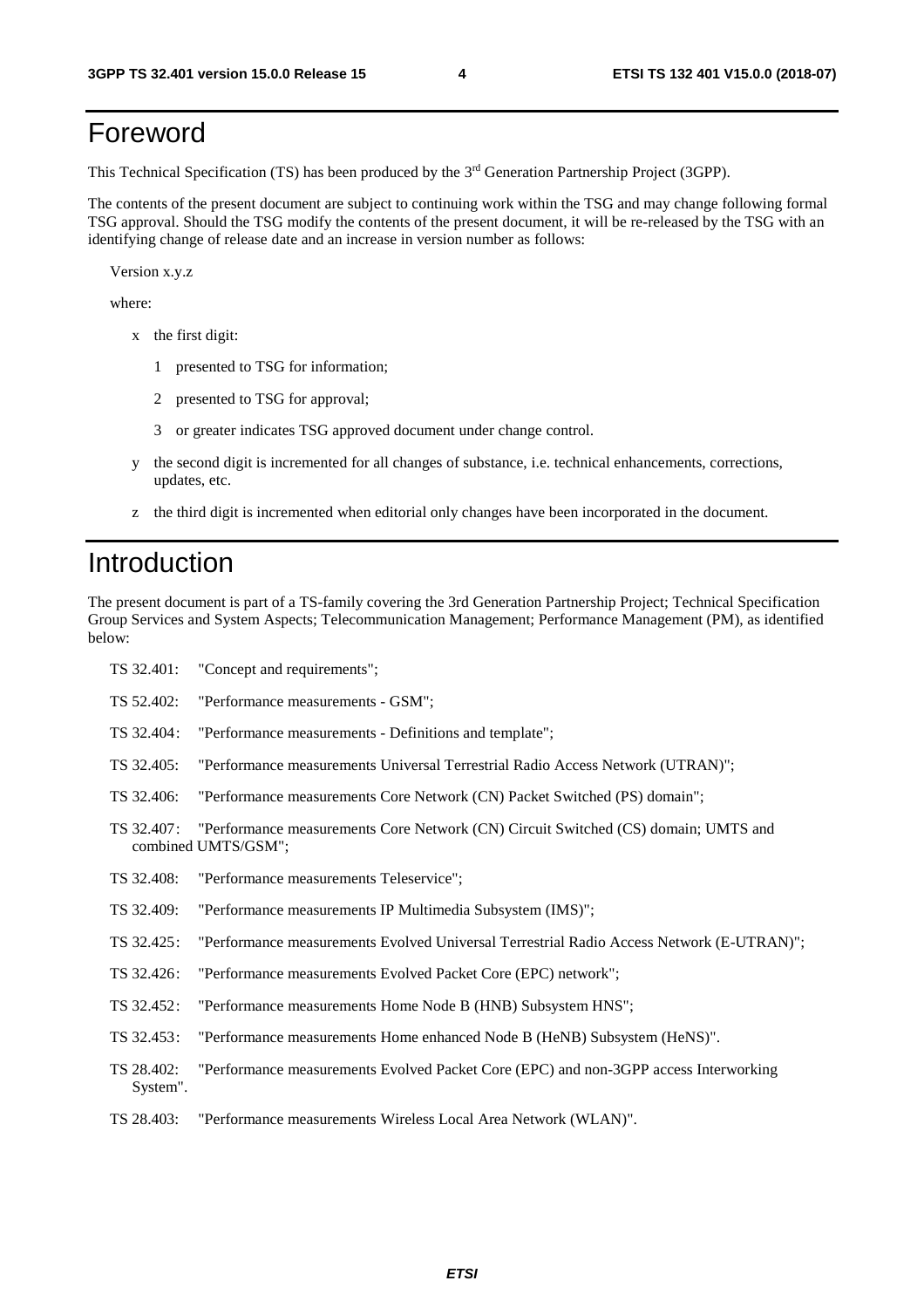The present document is part of a set of specifications, which describe the requirements and information model necessary for the standardised Operation, Administration and Maintenance (OA&M) of a multi-vendor GSM, UMTS or LTE PLMN.

During the lifetime of a PLMN, its logical and physical configuration will undergo changes of varying degrees and frequencies in order to optimise the utilisation of the network resources. These changes will be executed through network configuration management activities and/or network engineering, see 3GPP TS 32.600 [3].

Many of the activities involved in the daily operation and future network planning of a PLMN network require data on which to base decisions. This data refers to the load carried by the network and the grade of service offered. In order to produce this data performance measurements are executed in the NEs, which comprise the network. The data can then be transferred to an external system, e.g. an Operations System (OS) in TMN terminology, for further evaluation. The purpose of the present document and its companion specifications in the TS family is to describe the mechanisms involved in the collection of the data and the definition of the data itself.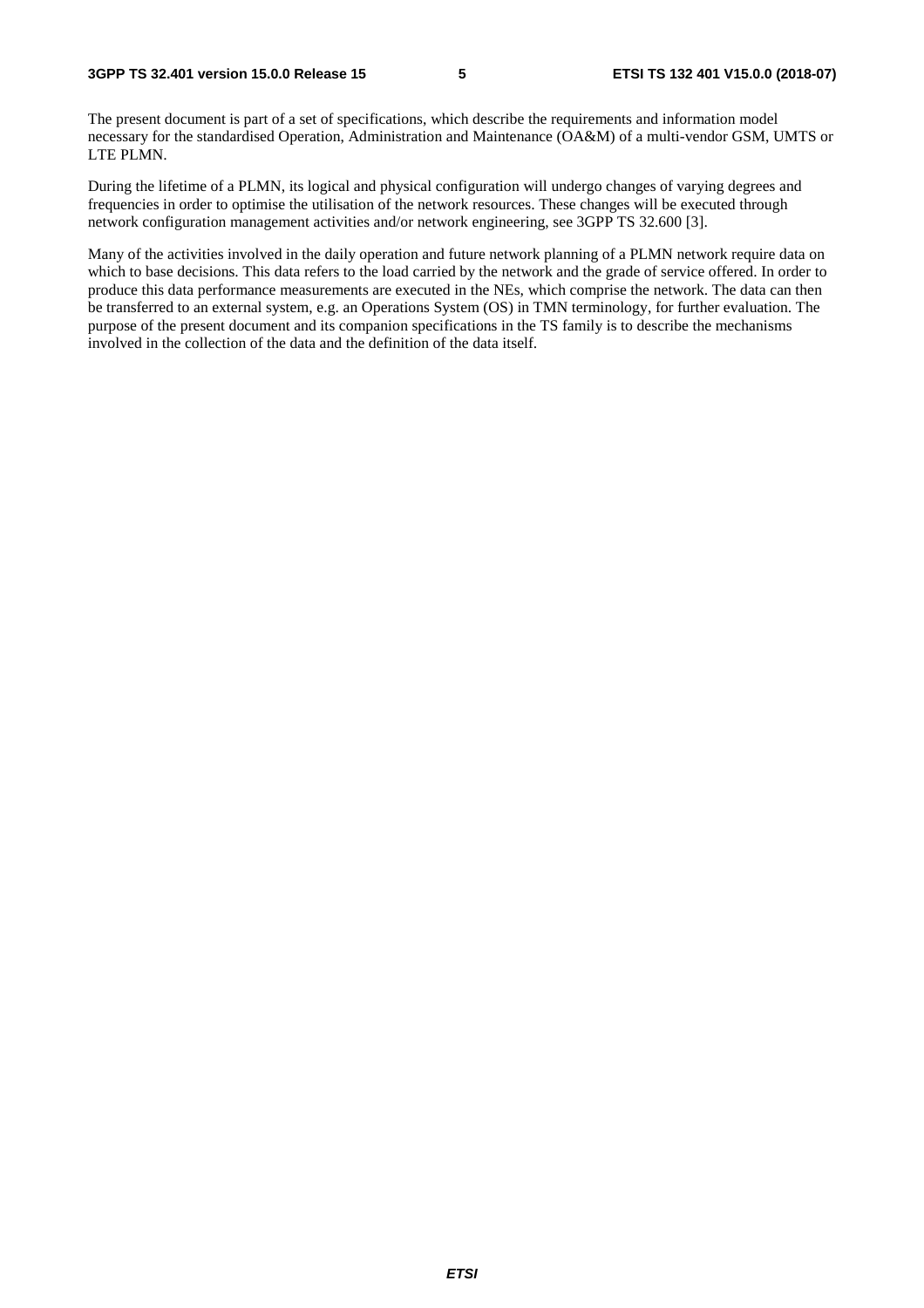# 1 Scope

The present document describes the requirements for the management of performance measurements and the collection of performance measurement result data across GSM, UMTS and LTE networks. It defines the administration of measurement schedules by the Network Element Manager (EM), the generation of measurement results in the Network Elements (NEs) and the transfer of these results to one or more Operations Systems, i.e. EM(s) and/or Network Manager(s) (NM(s)).

The basic Performance Management concept that the present document is built upon is described in clause 4. The requirements of how an EM administers the performance measurements and how the results can be collected are defined in detail in clause 5. Measurements available for collection by NEs are described in the following specifications:

- TS 52.402 for GSM systems;
- TS 32.405, TS 32.406, TS 32.407 and TS 32.408 for UMTS and combined UMTS/GSM systems;
- TS 32.409 for IMS networks;
- TS 32.425 for E-UTRAN;
- TS 32.426 for EPC;
- TS 32.452 for Home Node B (HNB) Subsystem (HNS);
- TS 32.453 for Home enhanced Node B (HeNB) Subsystem (HeNS);
- TS 28.402 for Evolved Packet Core (EPC) and non-3GPP access Interworking System;
- TS 28.403 for Wireless Local Area Network (WLAN).

Effort has been made to ensure consistency in the definition of measurements between different NEs and generations. The performance measurement result is described in Performance Measurement File Format Definition (3GPP TS 32.432 [29]).

The following is beyond the scope of the present document, and therefore the present document does not describe:

- the formal definition of the interface that the EM uses to administer performance measurements in the NEs;
- the formal definition of the interface that the EM uses to collect measurement results from the NEs;
- how the data, once accumulated and collected, could or should be processed, stored, or presented to an end user;
- the information which may be obtained through the collection and processing of call or event related records which have been produced by the NEs primarily for the purpose of raising bills and other charges.

The management requirements have been derived from existing telecommunications operations experience. The management definitions were then derived from other standardisation work so as to minimise the re-invention factor. References are given as appropriate.

The objectives of this standardisation are:

- to provide the descriptions for a standard set of measurements;
- to produce a common description of the management technique for measurement administration and result accumulation; and
- to define a method for the bulk transmission of measurement results across a management interface.

The definition of the standard measurements is intended to result in comparability of measurement result data produced in a multi-vendor wireless network, for those measurement types that can be standardised across all vendors' implementations.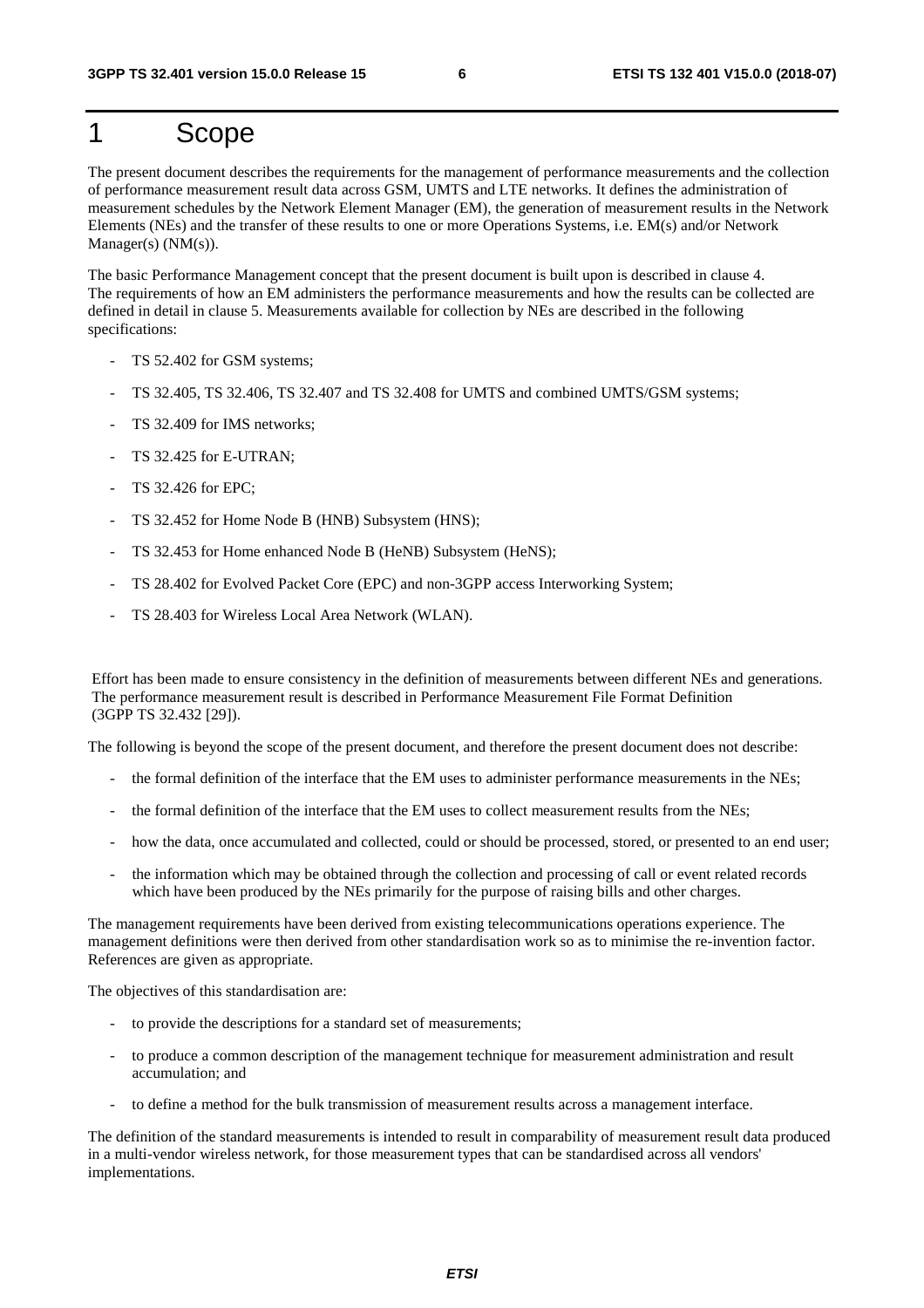As far as possible, existing standardisation in the area of Performance Management has been re-used and enhanced where particular requirements, peculiar to the mobile telephony environment, have been recognised.

The present document considers all the above aspects of Performance Management for a GSM, UMTS or LTE network and its NEs defined in the core Technical Specifications. However, only those aspects which are specific to a GSM/UMTS/LTE system and particular to wireless network operation are included in the present document.

# 2 References

The following documents contain provisions which, through reference in this text, constitute provisions of the present document.

- References are either specific (identified by date of publication, edition number, version number, etc.) or non-specific.
- For a specific reference, subsequent revisions do not apply.
- For a non-specific reference, the latest version applies. In the case of a reference to a 3GPP document (including a GSM document), a non-specific reference implicitly refers to the latest version of that document *in the same Release as the present document*.
- [1] 3GPP TS 32.101: "Telecommunication management; Principles and high level requirements".
- [2] 3GPP TS 32.102: "Telecommunication management; Architecture".
- [3] 3GPP TS 32.600: "Telecommunication management; Configuration Management (CM); Concept and high-level requirements".
- [4] 3GPP TS 25.442: "UTRAN Implementation Specific O&M Transport".
- [5] ITU-T Recommendation E.880: "Field data collection and evaluation on the performance of equipment, networks and services".
- [6] Void.
- [7] ISO 8571: "Information processing systems Open Systems Interconnection File Transfer, Access and Management".
- $[8] [9]$  Void.
- [10] Void.
- [11] 3GPP TS 32.302: "Telecommunication management; Configuration Management (CM); Notification Integration Reference Point (IRP): Information Service".
- [12] 3GPP TS 32.111-1: "Telecommunication management; Fault Management; Part 1: 3G fault management requirements".
- [13] [19] Void.
- [20] 3GPP TR 32.800: "Telecommunication management; Management level procedures and interaction with UTRAN".
- [21] 3GPP TS 32.111-2: "Telecommunication management; Fault Management; Part 2: Alarm Integration Reference Point (IRP): Information Service (IS)".
- [22] 3GPP TS 52.402: "Telecommunication management; Performance Management (PM); Performance measurements - GSM".
- [23] **Void.**
- [24] **Void.**
- [25] Void.
- [26] Void.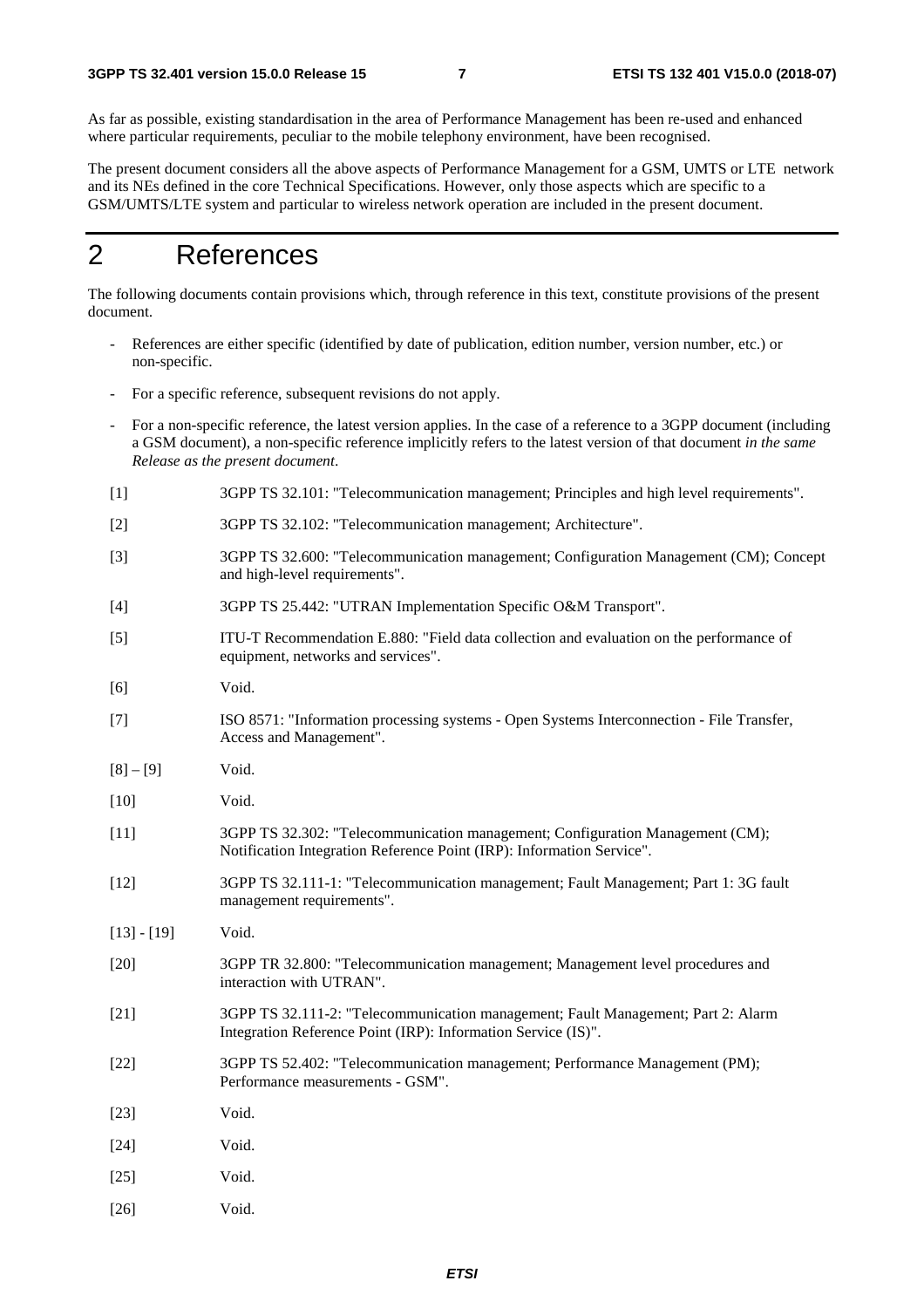| $[27]$ | Void.                                                                                                                                                                              |
|--------|------------------------------------------------------------------------------------------------------------------------------------------------------------------------------------|
| $[28]$ | Void.                                                                                                                                                                              |
| $[29]$ | 3GPP TS 32.432: "Telecommunication management; Performance Measurement File Format<br>Definition".                                                                                 |
| $[30]$ | 3GPP TS 32.342: "Telecommunication management; File Transfer (FT) Integration Reference<br>Point (IRP): Information Service (IS)".                                                 |
| $[31]$ | 3GPP TS 32.404: "Telecommunication management; Performance Management (PM);<br>Performance measurements - Definitions and template".                                               |
| $[32]$ | 3GPP TS 32.405: "Telecommunication management; Performance Management (PM);<br>Performance measurements - Universal Terrestrial Radio Access Network (UTRAN)".                     |
| $[33]$ | 3GPP TS 32.406: "Telecommunication management; Performance Management (PM);<br>Performance measurements - Core Network (CN) Packet Switched (PS) domain".                          |
| $[34]$ | 3GPP TS 32.407: "Telecommunication management; Performance Management (PM);<br>Performance measurements - Core Network (CN) Circuit Switched (CS) domain".                         |
| $[35]$ | 3GPP TS 32.408: "Telecommunication management; Performance Management (PM);<br>Performance measurements - Teleservice".                                                            |
| $[36]$ | 3GPP TS 32.409: "Telecommunication management; Performance Management (PM);<br>Performance measurements - IP Multimedia Subsystem (IMS)".                                          |
| $[37]$ | 3GPP TS 32.425: "Telecommunication management; Performance Management (PM);<br>Performance measurements Evolved Universal Terrestrial Radio Access Network (E-UTRAN)".             |
| $[38]$ | 3GPP TS 32.426: "Telecommunication management; Performance Management (PM);<br>Performance measurements Evolved Packet Core (EPC) network".                                        |
| $[39]$ | 3GPP TS 32.452: "Telecommunication management; Performance Management (PM);<br>Performance measurements Home Node B (HNB) Subsystem (HNS)".                                        |
| $[40]$ | 3GPP TS 32.453: "Telecommunication management; Performance Management (PM);<br>Performance measurements Home enhanced Node B (HeNB) Subsystem (HeNS)".                             |
| $[41]$ | 3GPP TS 28.402: "Telecommunication management; Performance Management (PM);<br>Performance measurements for Evolved Packet Core (EPC) and non-3GPP access Interworking<br>System". |
| $[42]$ | 3GPP TS 28.403: "Telecommunication management; Performance Management (PM);<br>Performance measurements for Wireless Local Area Network (WLAN)".                                   |
| $[43]$ | 3GPP TS 28.500: "Management concept, architecture and requirements for mobile networks that<br>include virtualized network functions".                                             |

# 3 Definitions and abbreviations

# 3.1 Definitions

For the purposes of the present document, the following terms and definitions apply:

**network Element Manager (EM):** provides a package of end-user functions for management of a set of closely related types of Network Elements. These functions can be divided into two main categories:

- Element Management Functions for management of Network Elements on an individual basis. These are basically the same functions as supported by the corresponding local terminals.
- Sub-Network Management Functions that are related to a network model for a set of Network Elements constituting a clearly defined sub-network, which may include relations between the Network Elements. This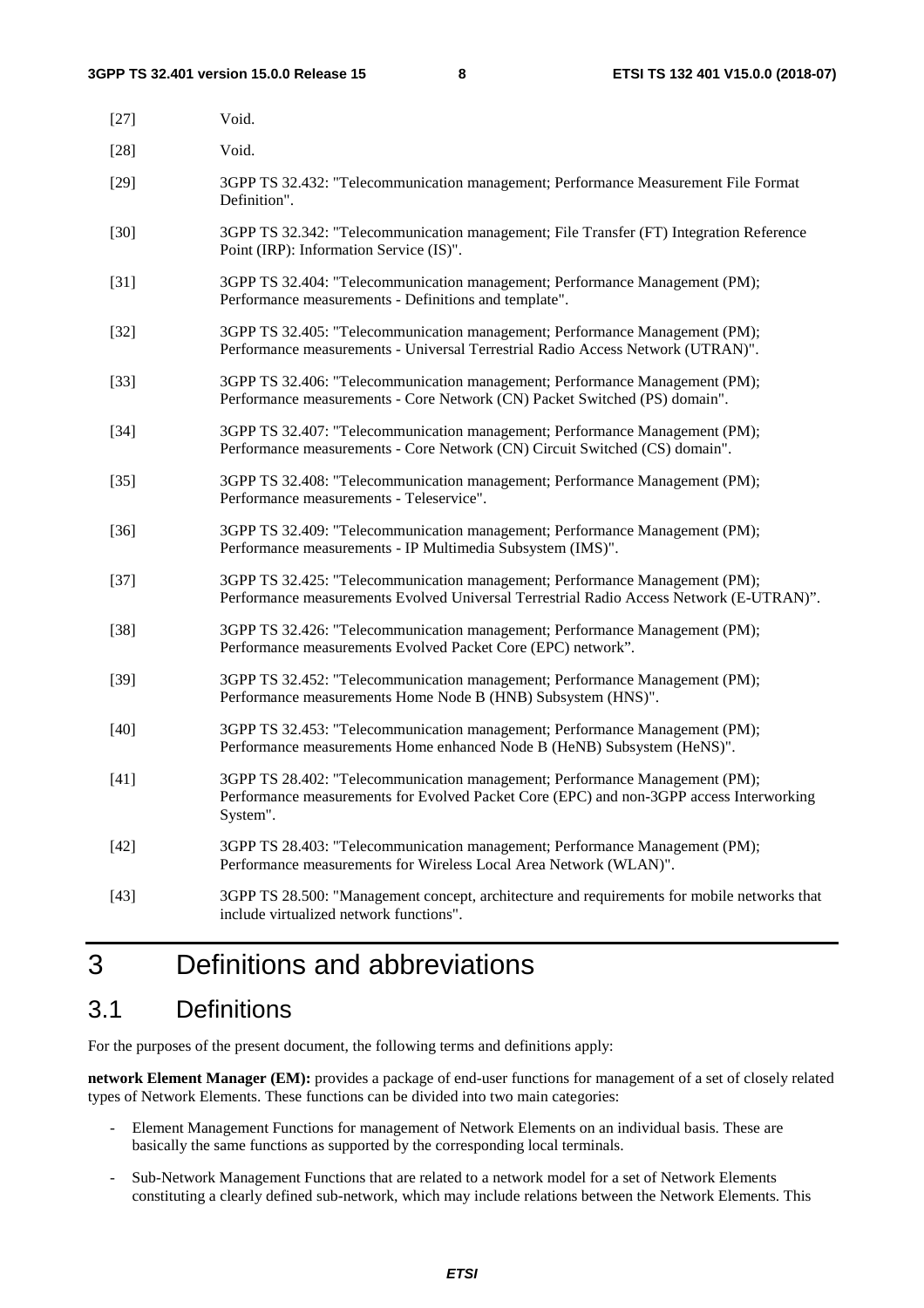model enables additional functions on the sub-network level (typically in the areas of network topology presentation, alarm correlation, service impact analysis and circuit provisioning).

**Network Manager (NM):** provides a package of end-user functions with the responsibility for the management of a network, mainly as supported by the EM(s) but it may also involve direct access to the Network Elements. All communication with the network is based on open and well-standardised interfaces supporting management of multivendor and multi-technology Network Elements.

**Operations System (OS):** generic management system, independent of its location level within the management hierarchy.

## 3.2 Abbreviations

For the purposes of the present document, the following abbreviations apply:

| <b>BSC</b>     | <b>Base Station Controller</b>                            |
|----------------|-----------------------------------------------------------|
| CC             | <b>Cumulative Counter</b>                                 |
| <b>DER</b>     | <b>Discrete Event Registration</b>                        |
| EM             | (Network) Element Manager                                 |
| <b>EPC</b>     | <b>Evolved Packet Core</b>                                |
| <b>E-UTRAN</b> | <b>Evolved Universal Terrestrial Radio Access Network</b> |
| <b>FTAM</b>    | File Transfer Access and Management                       |
| <b>FTP</b>     | File Transfer Protocol                                    |
| <b>GPRS</b>    | General Packet Radio Service                              |
| GSM            | Global System for Mobile communications                   |
| <b>HLR</b>     | Home Location Register                                    |
| <b>ISO</b>     | <b>International Standards Organisation</b>               |
| Itf            | Interface                                                 |
| <b>LTE</b>     | Long Term Evolution                                       |
| <b>MSC</b>     | Mobile Services Switching Centre                          |
| NE             | Network Element                                           |
| NF             | <b>Network Function</b>                                   |
| NM             | Network Manager                                           |
| OA&M           | Operation, Administration and Maintenance                 |
| OS             | Operations System (EM, NM)                                |
| OSI            | Open Systems Interconnection                              |
| <b>PLMN</b>    | <b>Public Land Mobile Network</b>                         |
| <b>PM</b>      | Performance Management                                    |
| QoS            | <b>Quality of Service</b>                                 |
| Rec.           | Recommendation                                            |
| <b>RNC</b>     | Radio Network Controller                                  |
| SI             | <b>Status Inspection</b>                                  |
| TF             | <b>Transparent Forwarding</b>                             |
| <b>TMN</b>     | <b>Telecommunications Management Network</b>              |
| <b>UMTS</b>    | Universal Mobile Telecommunications System                |
| <b>UTRAN</b>   | Universal Terrestrial Radio Access Network                |
| <b>VNFM</b>    | Virtualized Network Function Manager                      |
| VR             | Virtualized Resource                                      |

# 4 Concept

Any evaluation of PLMN-system behaviour will require performance data collected and recorded by its NEs according to a schedule established by the EM. For the scenario of mobile networks includes virtualized Network Functions, the evaluation of PLMN-system behaviour will also require the VR related performance data collected and recorded by the VNFM (see TS 28.500 [43]). This aspect of the management environment is termed Performance Management. The purpose of any Performance Management activity is to collect data, which can be used to verify the physical, virtual and logical configuration of the network and to locate potential problems as early as possible. The type of data to be collected is defined by the equivalent measurements (e.g., as specified in TS 52.402 [22] and TS 32.404 [31]). The present document concentrates on the requirements of GSM, UMTS and LTE telecom management to produce this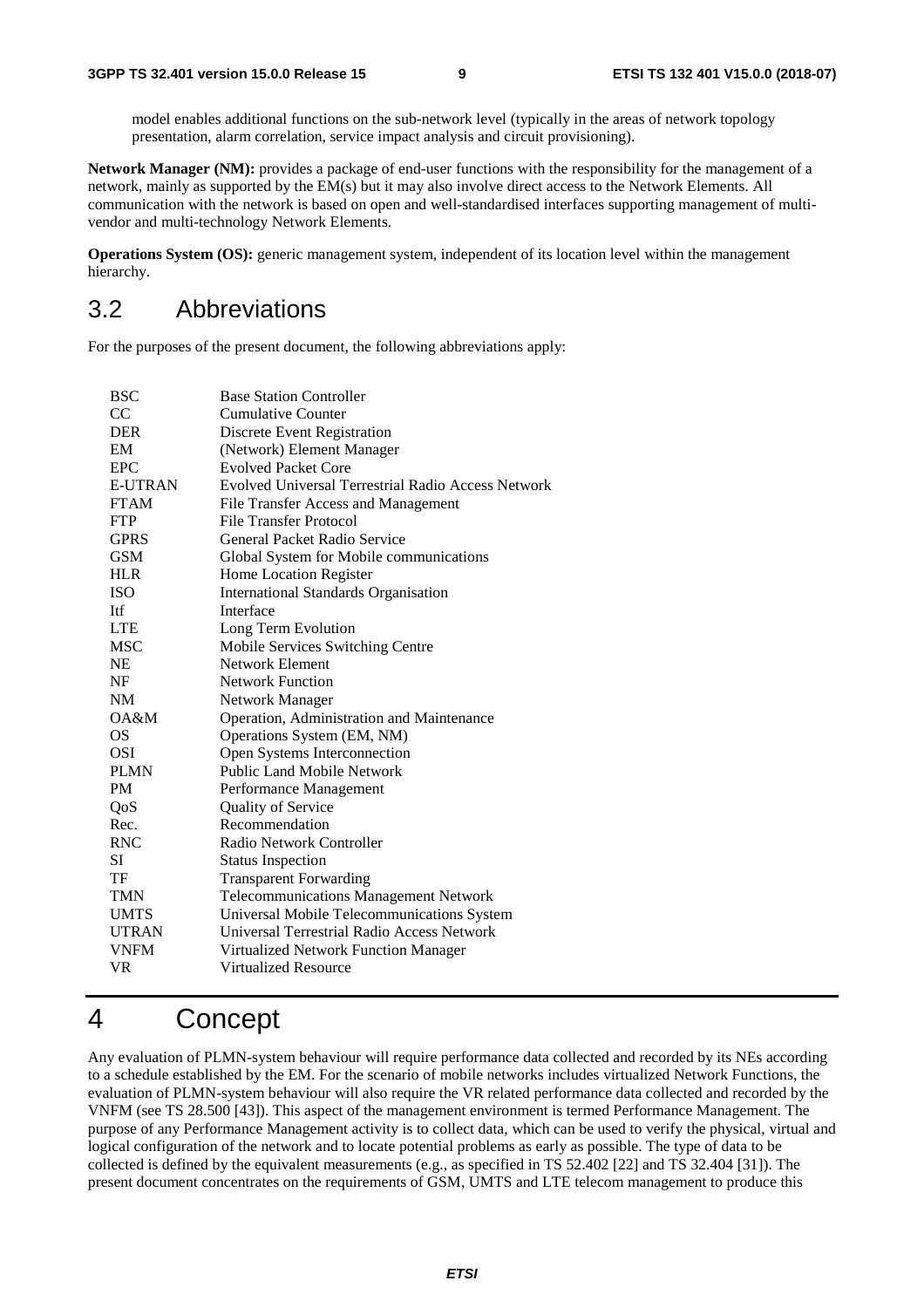data. Any management actions performed at the OSs subsequently to analyse the performance data are not considered in the present document.

Data is required to be produced by the NEs to support the following areas of performance evaluation:

- traffic levels within the network, including the level of both the user traffic and the signalling traffic (clause 4.1.1);
- verification of the network configuration (clause  $4.1.2$ );
- resource access measurements (clause 4.1.3);
- Quality of Service (e.g. delays during call set-up, packet throughput, etc) (clause 4.1.4); and
- resource availability (e.g. the recording of begin and end times of service unavailability) (clause 4.1.5).

In the scenario that the 3GPP NF is virtualized, data is also required to be produced by the VNFMs to support the evaluation of the impact of VR performance to 3GPP NF.

The production of the measurement result data by the NEs or VNFM also needs to be administered by the EM. Several phases of administration of performance measurements can be distinguished:

- the management of the performance measurement collection process (clause 4.2.1);
- the generation of performance measurement results (clause  $4.2.2$ );
- the local storage of measurement results in the NE or VNFM (clause 4.2.3);
- the transfer of measurement results from the NE or VNFM to an OS (EM and/or NM) (clause 4.2.4); and
- the storage, preparation and presentation of results to the operating personnel (clause 4.2.5).

In respect to the evaluation of the results produced by the measurements the following has to be considered:

- to understand the nature of the results received from the network (clause 4.3.1);
- to assure the reliability and accuracy of the measurement results (clause 4.3.2);
- to ensure comparable measurement results for the same measurements being performed in equipment from different vendors (clause 4.3.3);
- the ability to identify the results in the management systems: with respect to the measurement jobs by the EM, and with respect to the measurement types and measured resources by the NM (clause 4.3.4); and
- to take into account that, in a set of n correlated measurements, any  $(n-1)$  out of the defined n measurements may be provided by the network (clause 4.3.5).

Performance measurements may also be used to supervise operator defined threshold values and generate alarms upon exceeding the thresholds (clause 4.4).

The following clauses provide further background on the performance measurement concept that is applicable to GSM, UMTS and LTE networks. Although any implementation of GSM, UMTS and LTE network elements shall adopt the concept described below, not all of the text - due to its conceptual nature - is usable to actually determine compliance of the equipment. In these cases, more strictly specified requirements, against which conformance shall be proven, are found in clause 5 of the present document.

## 4.1 Measurement result data requirements

This clause describes the typical requirements for performance data to be produced by the NEs, which comprise a GSM, UMTS or LTE network. It is important to note that an actual measurement value collected from the network may be used to satisfy requirements in more than one category of measurement described below.

#### 4.1.1 Traffic measurements

Traffic measurements provide the data from which, among other uses, the planning and operation of the network can be carried out.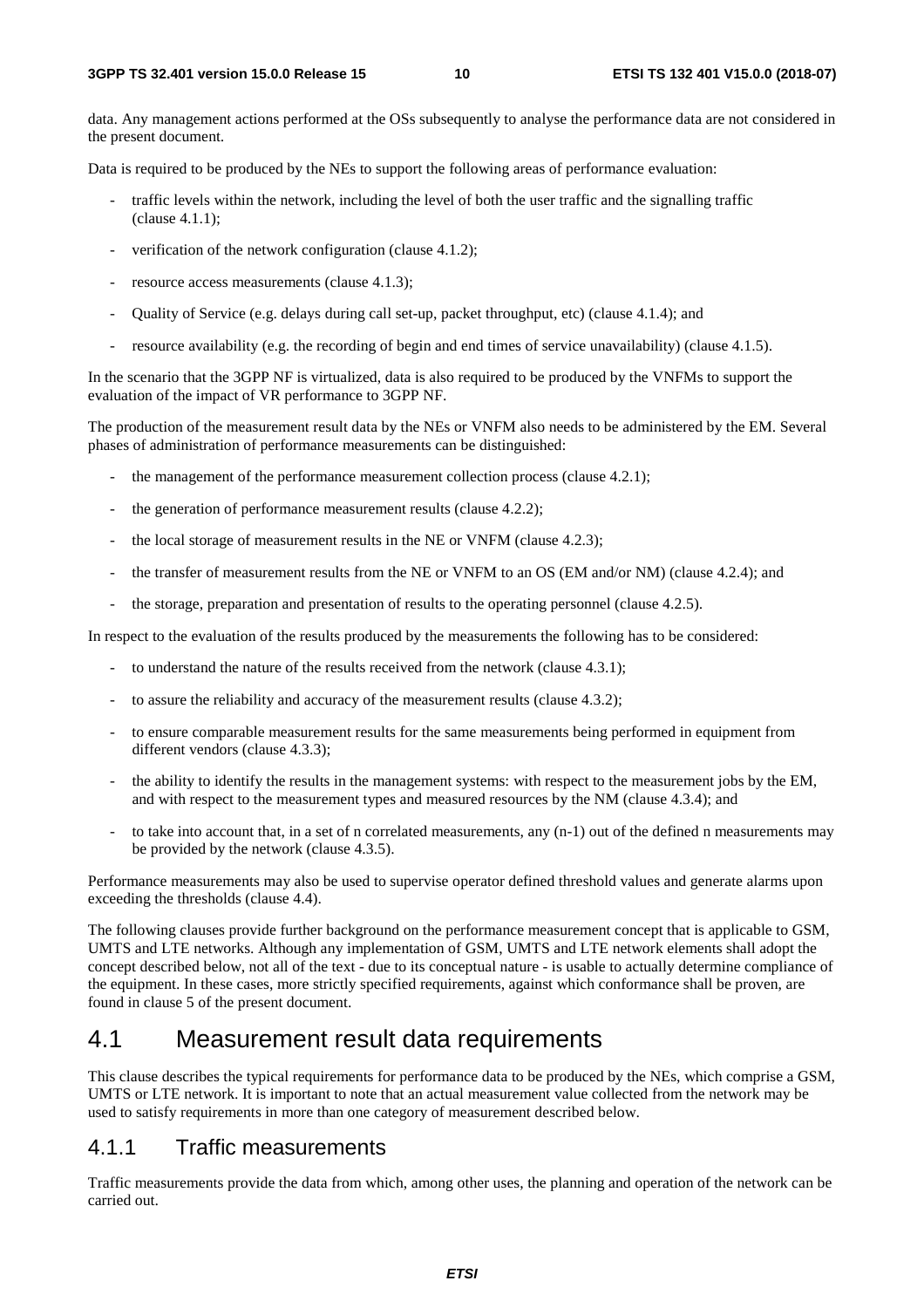The types of traffic evaluations for which PLMN specific measurements may be used include:

- traffic load on the radio or core network interfaces (signalling and user traffic);
- usage of resources within the network nodes;
- user activation and use of supplementary services, etc.

Examples of measured values may include:

- pages per location area per hour;
- busy hour call attempts per BSC, RNC, MSC;
- handovers per BSC/RNC per hour, etc.

#### 4.1.2 Network configuration evaluation

Once a network plan, or changes to a network plan, have been implemented it is important to be able to evaluate the effectiveness of the plan or planned changes. Typically, the measurements required to support this activity indicate the traffic levels with particular relevance to the way the traffic uses the network.

#### 4.1.3 Resource access

For accurate evaluation of resource access, each measurement result would need to be produced for regular time intervals across the network, or for a comparable part of the network.

## 4.1.4 Quality of Service (QoS)

The user of a PLMN views the provided service from outside the network. That perception can be described in observed QoS terms. QoS can indicate the network performance expected to be experienced by the user. For further detail see ITU-T Recommendation E.880 [5].

The QoS parameters applied by the network to specific user services may also be relevant to determine the charges levied towards the user for the provision of those services.

#### 4.1.5 Resource availability

The availability performance is dependent on the defined objectives, i.e. the availability performance activities carried out during the different phases of the life cycle of the system, and on the physical and administrative conditions. For further detail see ITU-T Recommendation E.880 [5].

## 4.2 Measurement administration

The range of measurements which will be available from the NEs are expected to cover all of the requirements described in clause 4.1. However, not all of these measurements will be required all of the time, from every occurrence, of every relevant NE. Therefore, it is necessary to administer the measurements so as to determine which measurement types, on which measured resources, at which times, are to be executed. With a highly distributed network like a GSM, UMTS or LTE mobile telecommunication system it is also necessary to gather the measurement result data so as to perform consistent analysis of the results and to evaluate the interactions between the NEs.

This clause describes the requirements for the various areas of administration of measurements.

### 4.2.1 Measurement job administration

Measurement jobs, i.e. the processes which are executed in the NEs or VNFM in order to accumulate measurement result data and assemble it for collection and/or inspection, will need to be scheduled by the EM for the period or periods for which gathering of data shall be performed.

The administration of measurement jobs by the EM comprises the following actions:

1) Create/delete a measurement job. This action implies the instantiation respectively deletion of a measurement collection process within the network.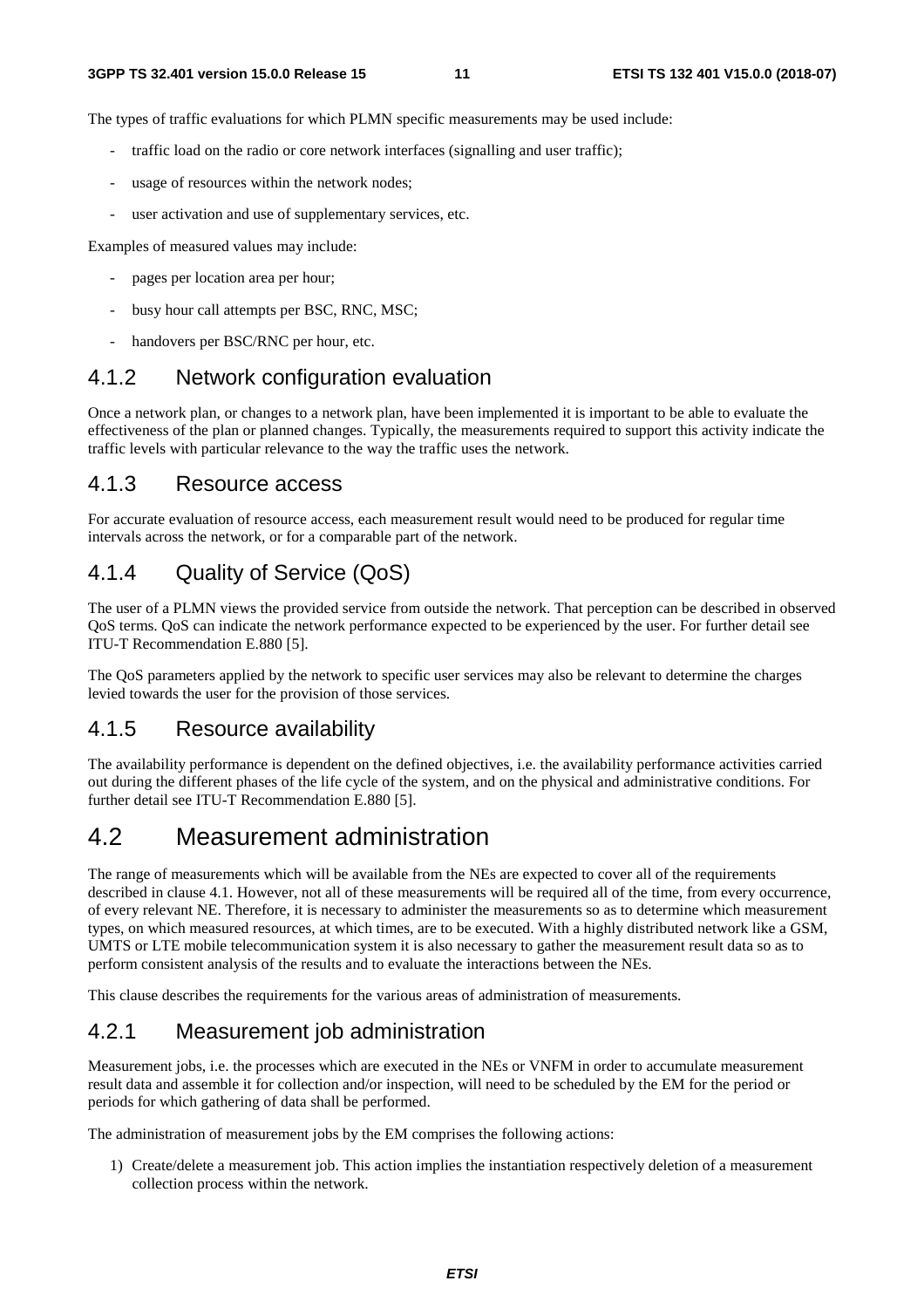- 2) Modifying a measurement job, i.e. changing the parameters (specifically the schedule) of a measurement job that has been previously created.
- 3) Definition of measurement job scheduling. This action defines the period or periods during which the measurement job is configured to collect performance data.
- 4) Specification of the measurement types to be contained in the job, e.g. "number of GPRS attach attempts". In GSM, the measurement jobs are administered by individual measurement types, which are specified in TS 52.402 [22]. In UMTS and LTE, the measurement jobs may be administered per individual measurement type or per measurement family, which comprises a collection of related measurement types. The measurement types and families for UMTS and combined GSM/UMTS networks are specified in TS 32.405 [32], TS 32.406 [33], TS 32.407 [34], TS 32.408 [35] and specified in TS 32.409 [36] for IMS. Measurement types and families for E-UTRAN are specified in TS 32.425 [37] and for EPC in TS 32.426 [38]. Measurement types and families for Home Node B (HNB) Subsystem (HNS) are defined in TS 32.452 [39] and for Home enhanced Node B (HeNB) Subsystem (HeNS) in TS.32.453 [40].
- 5) Identification of the measured resources, i.e. the NEs (e.g. MSC, NodeB) or NE components (e.g. trunkgroups, radio channels, transceivers) to which the measurement types or measurement families, specified in the measurement job, pertain.
- 6) Suspend/resume a measurement job. The "suspend" action inhibits the collection of measurement result data by a measurement job, regardless of its schedule, without deleting it. The "resume" action will re-enable measurement result data collection according to the measurement job schedule. It may also be possible for the system to suspend a measurement job without any operator's action in case of overload. It should then be possible, at any time, for the operator to resume a job suspended by the system.
- 7) Setting up any necessary requirements for the reporting and routing of results to one or more OSs (EM and/or NM).
- 8) Retrieval of information related to measurement jobs, i.e. view the current measurement job definition.

A measurement job is thus characterised by a set of measurement types and/or measurement families which all pertain to the same set of measured resources and share the same schedule. Typically a large number of measurement jobs will run simultaneously within the NEs comprising the PLMN, and one or more EM is involved in the administration of those measurement jobs. In order for the operator to manage this large number of measurement jobs effectively and efficiently, it is necessary that the administration functions in the EM can not only deal with individual measurements on individual NEs, but also scope the execution environment across the measured resources, and apply an additional filter to the resources/NEs selected by the measurement scope. The scoping and filtering of the measurement(s) shall then be automatically adapted if measured resources that match the selection criteria are added or removed.

There are several instances of this "plug&measure" feature:

- 1) execute the same (set of) measurement type(s) on a set of identical resources within a single NE. An example of this is to measure the average bit error rate on all channels in a cell, or all channels of the cell that match the filter criterion;
- 2) execute the same (set of) measurement type(s) on a set of identical NEs or resources according to the hierarchical structure of the network. Examples of this are to measure the average bit rate on all  $I_{\text{up}}$  links of the same U-MSC or to measure inter-cell handovers for all cells attached to the same BSC;
- 3) execute the same (set of) measurement type(s) across all resources/NEs of the same type that belong to a specific administrative domain. An example of this is to measure the call set-up failure rate in all cells located in a certain city, or otherwise defined geographical area (this may be a combination of scope and filter), or within the responsibility area of system operator number 2.

The definition of those administrative, or management, domains may be part of either the measurement job administration functions or the CM functions provided by the EM. The functionality of scoping and filtering of measurements within the same NE may either be distributed across the NE and the EM (e.g. EM creates a single measurement job with scope and filter, and NE determines the measured resources that match the selection criteria), or it may be realised solely in the EM (EM determines measured resources from the scope and filter specified by the system operator, and multiple measurement jobs will be created), according to implementation choice.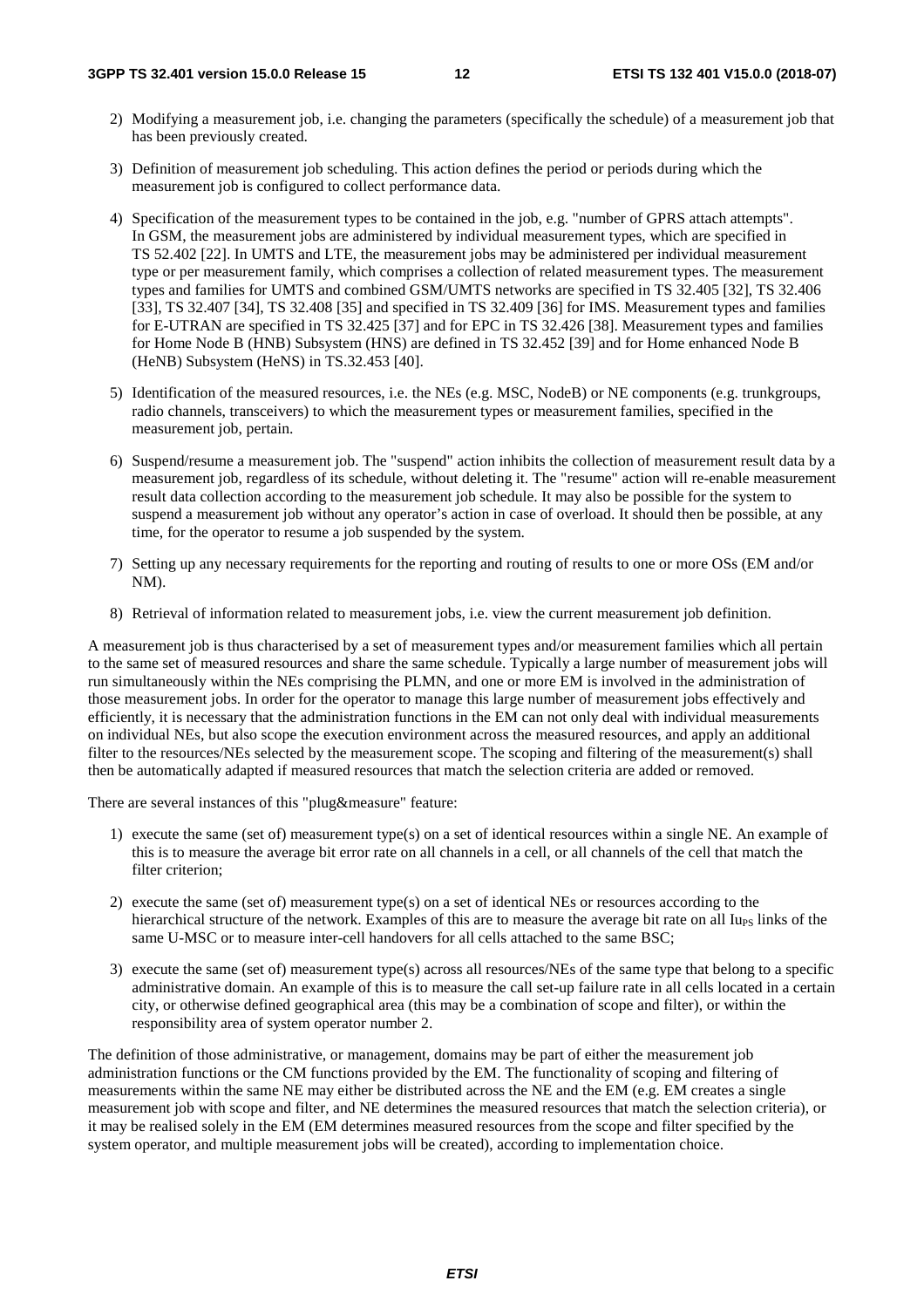## 4.2.2 Measurement result generation

Each measurement job will be collecting result data at a particular frequency, known as the granularity period of the measurement job. At the end of the granularity period a scheduled result report is generated for each measurement job that is actively collecting performance measurement result data, i.e. for all the measurement types and measured resources covered by the job.

The measurement result data can be collected with a number of collection methods:

- cumulative incremental counters triggered by the occurrence of the measured event;
- status inspection (i.e. a mechanism for high frequency sampling of internal counters at pre-defined rates);
- gauges (i.e. high tide mark, low tide mark);
- discrete event registration, where data related to a particular event is captured;
- object mapping, where the measured object of the measurement is mapped from one to another.

These collection methods are:

- **Cumulative Counter (CC):** The NE maintains a running count of the event being counted. The counter is reset to a well-defined value (usually "0") at the beginning of each granularity period.
- **Status Inspection (SI):** Network elements maintain internal counts for resource management purposes. These counts are read at a predetermined rate, the rate is usually based upon the expected rate of change of the count value. Status inspection measurements shall be reset at the beginning of the granularity period and will only have a valid result at the end of the granularity period.
- **Gauge:** Gauges represent dynamic variables that may change in either direction. Gauges can be integer or real valued. If a gauge is required to produce low and high tide marks for a granularity period (e.g. minimum and maximum call duration), then it shall be reinitialised at the beginning of each granularity period. If a gauge is required to produce a consecutive readout over multiple granularity periods (e.g. cabinet temperature), then it shall only be reinitialised at the start of a recording interval (see definition of "recording interval" in clause 5. 4.1. 3).
- **Discrete Event Registration (DER):** Data related to a particular event is captured. Every n<sup>th</sup> event is registered, where n can be 1 or larger. The value of n is dependent on the frequency of occurrence of the event being measured.

DER measurements shall be reset at the beginning of each granularity period and will only have a valid result at the end of the granularity period.

**Object Mapping (OM)**: The 3GPP entity maps the measured object(s) for the measurements, that are collected by a method defined by another SDO, from the non-3GPP defined MOI(s) to 3GPP defined MOI(s) representing the managed 3GPP NF(s), and generates the 3GPP measurement(s) for the 3GPP defined MOI with or without processing of the mapped (source) measurements.

The measurement result data can be collected in a non-3GPP defined NE of the network with a number of collection methods which are not defined in this document. These collection methods are referred to as "externally defined collection methods"

This following item describes the collection method to be used for collecting measurements result data from a non-3GPP defined NE.

**Transparent Forwarding (TF)**: The non-3GPP defined NE maintains a count based on the NE's "externally defined collection method". The 3GPP system maintains a measurement count that is a snapshot/reading of the non-3GPP defined NE count at each granularity period.

## 4.2.3 Local storage of results at the NE/EM

It is necessary for the NE or management entity to retain measurement result data it has produced until they have been sent to, or retrieved by, the destination OS(s). Depending on implementation and configuration details, e.g. the transfer method, the number and type (EM/NM) of the destination OS(s), this data will be retained at the NE or management entity under the control of the destination OS(s), or solely under the control of the EM. The storage capacity and the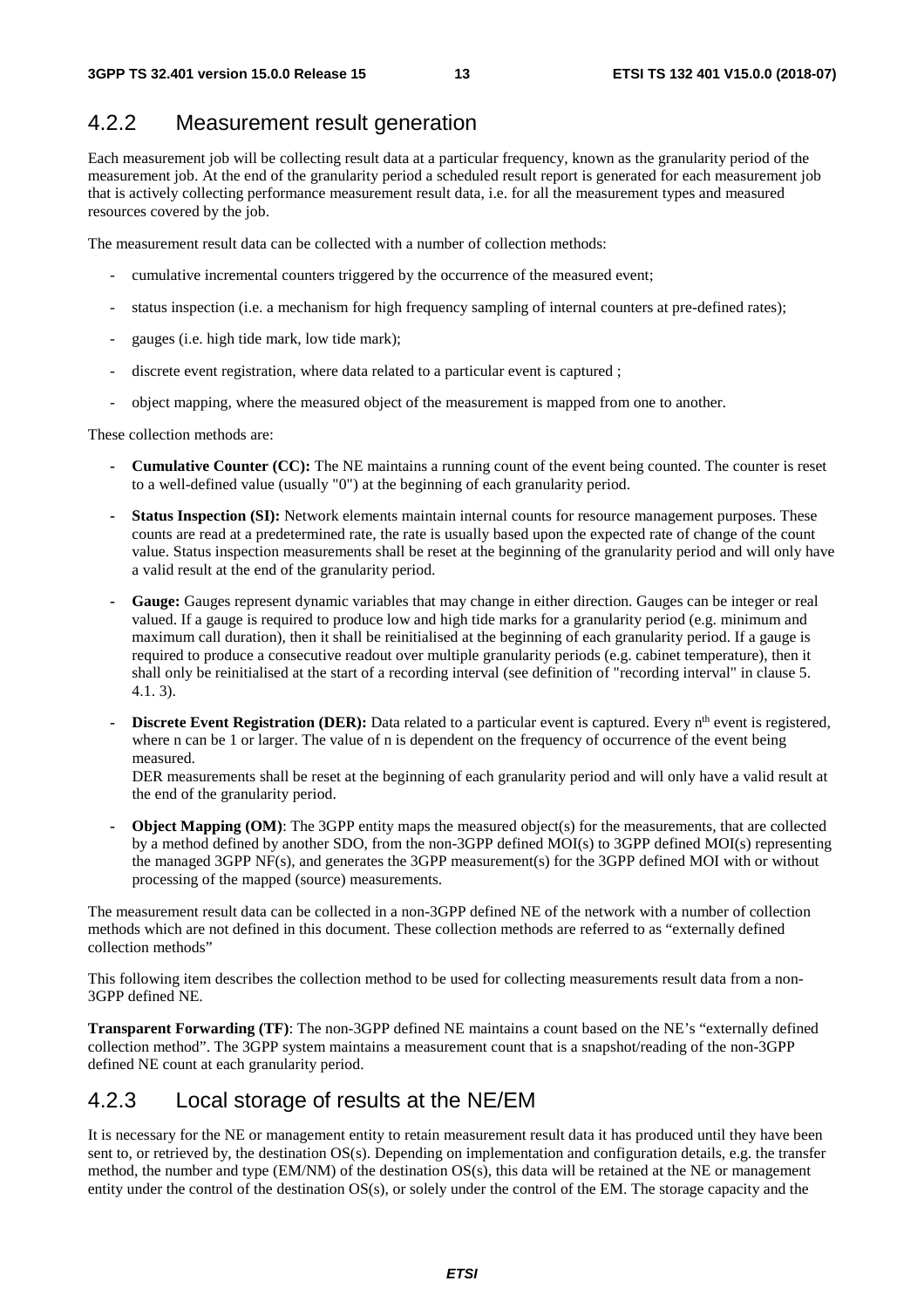duration for which the data will be retained at the NE or management entity will be Operator and implementation dependent.

If the measurement result data are routed to an NM via the EM, then it is necessary for the EM to retain the data in a storage for NM retrieval. The storage capacity and the duration for which the data will be retained are Operator and implementation dependent.

## 4.2.4 Measurement result transfer

Measurement results produced by the NEs are transferred to an external OS for storage, post-processing, and presentation to the system operator for further evaluation. In a network with more than one OS (e.g. EM and NM) the data may be required by several OSs. It is therefore necessary to support the possibility for multiple destinations for the transfer of measurement result data.

#### **Case when the NE does not involve VNF(s):**

**From the NE to the EM,** the results of the measurement jobs can be forwarded in either of two standard ways:

- 1) the scheduled result reports, generated by the measurement jobs executing in the NE, can be sent to the EM as soon as they are available (notifications);
- 2) the reports can be stored in the NE (files) and transferred to or retrieved by the EM when required.

**From the network to the NM,** measurement results can be forwarded via a bulk transfer (i.e. file-based) interface. It is an implementation option about the location of this bulk transfer interface to the NM.

#### **Case when NE involves VNF(s):**

The results of the performance measurements of VRs utilized by the NE, can be forwarded in either one of the two standard ways:

- 1) the scheduled result reports, generated by the measurement jobs executing in the VNFM, can be sent to the EM as soon as they are available (notifications);
- 2) the reports can be stored in files by VNFM and transferred to or retrieved by the EM when required.

From the network to the NM, measurement results can be forwarded via a bulk transfer (i.e. file-based) interface. It is an implementation option about the location of this bulk transfer interface to the NM.

It should be noted that, depending on an Operator's needs, measurement results may have to be transferred to the EM only, the NM only, or both. Depending on a vendor's implementation, measurement results may be transferred to the NM directly from the NE or via the EM. This implies that not all of the result transfer options described above have to be implemented in all cases.

## 4.2.5 Performance data presentation

The performance data user interface presentation, including the storage and preparation of the data in the OS(s), is outside the scope of the present document.

## 4.3 Measurement type definitions

This clause looks at the requirements for the definition of the individual measurement types.

## 4.3.1 Nature of the result

The measurement types defined for the GSM and UMTS systems have to be collected in the NEs. As each NE has its own role to play in the provision of the mobile service then each will have a different perspective on the performance of the network. The measurement type definitions shall, therefore, contain a description of the intended result of the measurement in terms of what is being measured. Appropriate information is included in the measurement type definition templates, see TS 52.402 [22] and TS 32.404 [31].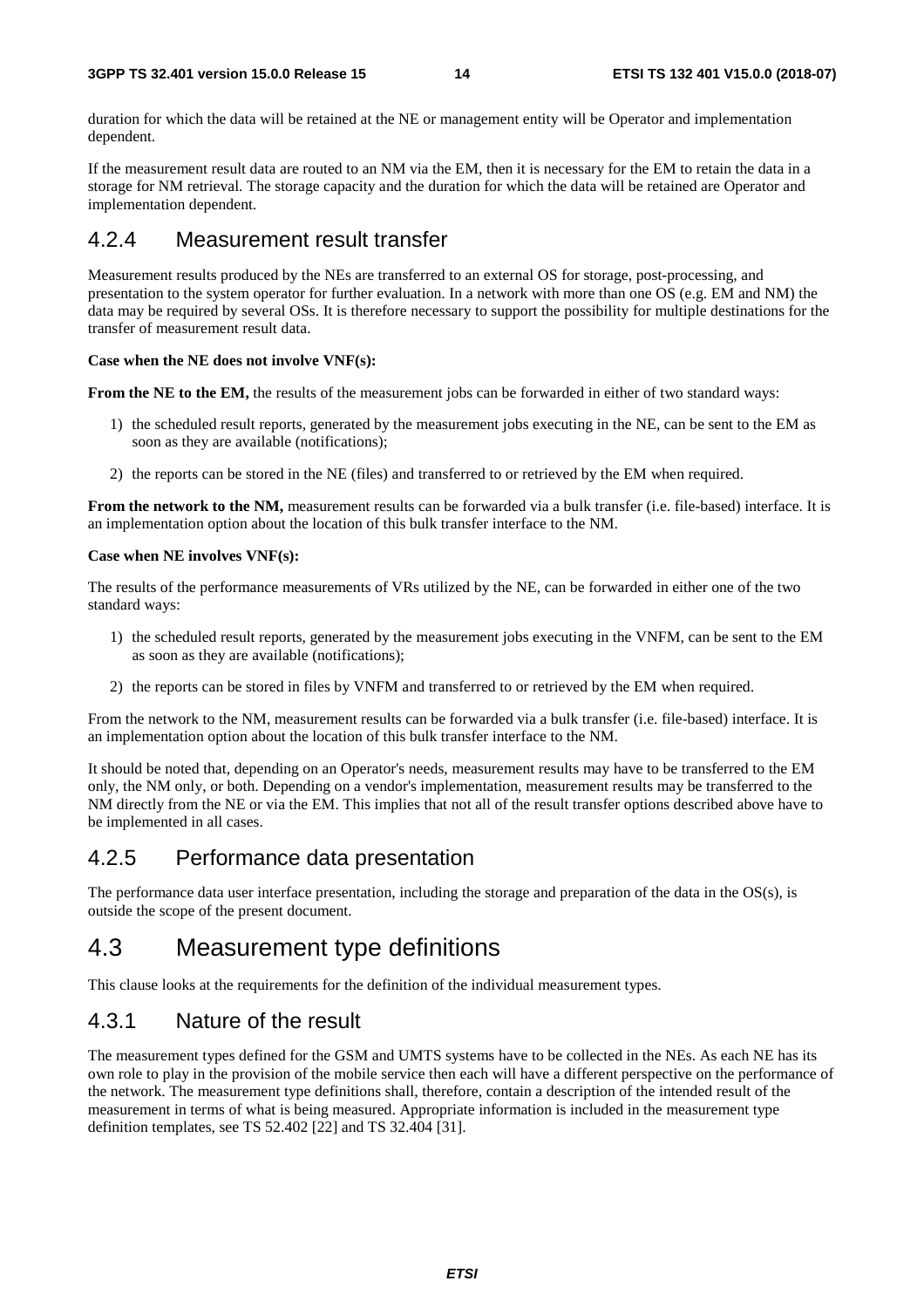## 4.3.2 Perceived accuracy

The accuracy of measurements can be seen in three ways:

- whether the result produced represents all occurrences of the defined event;
- whether related measurements produced for the same period refer to the same events; or
- whether a measurement result refers to the whole or part of a granularity period.

**Representation of all occurrences:** the definition of a measurement needs to accurately reflect which types of events are to be included in the collection of the data. If a general event or procedure description can be characterised by several sub-types then the measurement definition will have to be precise as to which sub-types are included or specifically excluded from that measurement. Depending on the measurement definition, it may prove more acceptable to count the event or procedure by causes, e.g. successful termination, unsuccessful termination for all reasons. If the definition of a measurement refers to specific failure causes then care shall be taken to assess whether all causes are included - the sum of which can provide the total number of failures - or whether a count of the total is defined as well as for the specific causes. This is particularly important if not all of the causes are supported by an implementation, or if not all of the causes are requested in the measurement job definition.

**Same period for the same two events:** consider two events being counted which refer to the same resource allocation procedure, falling on either side of a granularity period boundary. I.e. the attempt is counted in one period while the termination is counted in the subsequent period. This will lead to discrepancies appearing in the actual figures when trying to compare attempt and termination counts for the same period. In order to avoid this discrepancy, implementations shall ensure that the termination of a procedure started within a given granularity period shall be captured within the measurement results for that same period, even if the termination of the procedure falls within the next granularity period.

**Measurement collection periods:** a typical measurement collection period can be interrupted by system events.

These interruptions can be one or more of the following:

- a) failure of the measured network resource;
- b) failure of the measurement procedure;
- c) the measured network resource only becomes available after the measurement period has commenced;
- d) the measurement procedure only becomes available after the measurement period has commenced.
- e) system error (e.g. disk failure/lack of memory);
- f) communication error (e.g. link failure between the network manager and the measured network resource).

Any such interruption implies that the affected measurement result is incomplete, and in extreme circumstances, no result reports at all can be generated. In these cases the measurement result shall highlight such interruptions to indicate that the result is suspect (see also setting of suspectFlag in Performance Measurement File Format Definition 3GPP TS 32.432 [29]).

Any actions to be taken subsequently with regards to the usefulness of the data will depend on the circumstances and the requirements of individual Operators.

### 4.3.3 Comparability of measurement result data

In a multi-vendor network it is important to know that measurement result data produced by equipment from one supplier is equivalent to the measurement result data being produced by the equivalent equipment from another supplier. This is particularly important when analysing data across the whole network. The measurement type definitions (in TS 52.402 [22], TS 32.405[32], TS 32.406 [33], TS 32.407 [34], TS 32.408 [35],TS 32.409 [36], TS 32.425 [37], TS 32.426 [38], TS 32.452 [39] and TS 32.453 [40]) shall therefore use a common understanding of the events being measured (e.g. by relating to protocol messages) so as to produce comparable results.

#### 4.3.4 Measurement identification

In complex networks it is easy to generate large amounts of performance data. For the administration of the measurement jobs, and for the attribution of result data to the correct measurements, it is essential for the EM that all measurement result data is recognisable in respect of each request made. For post-processing of the measurement results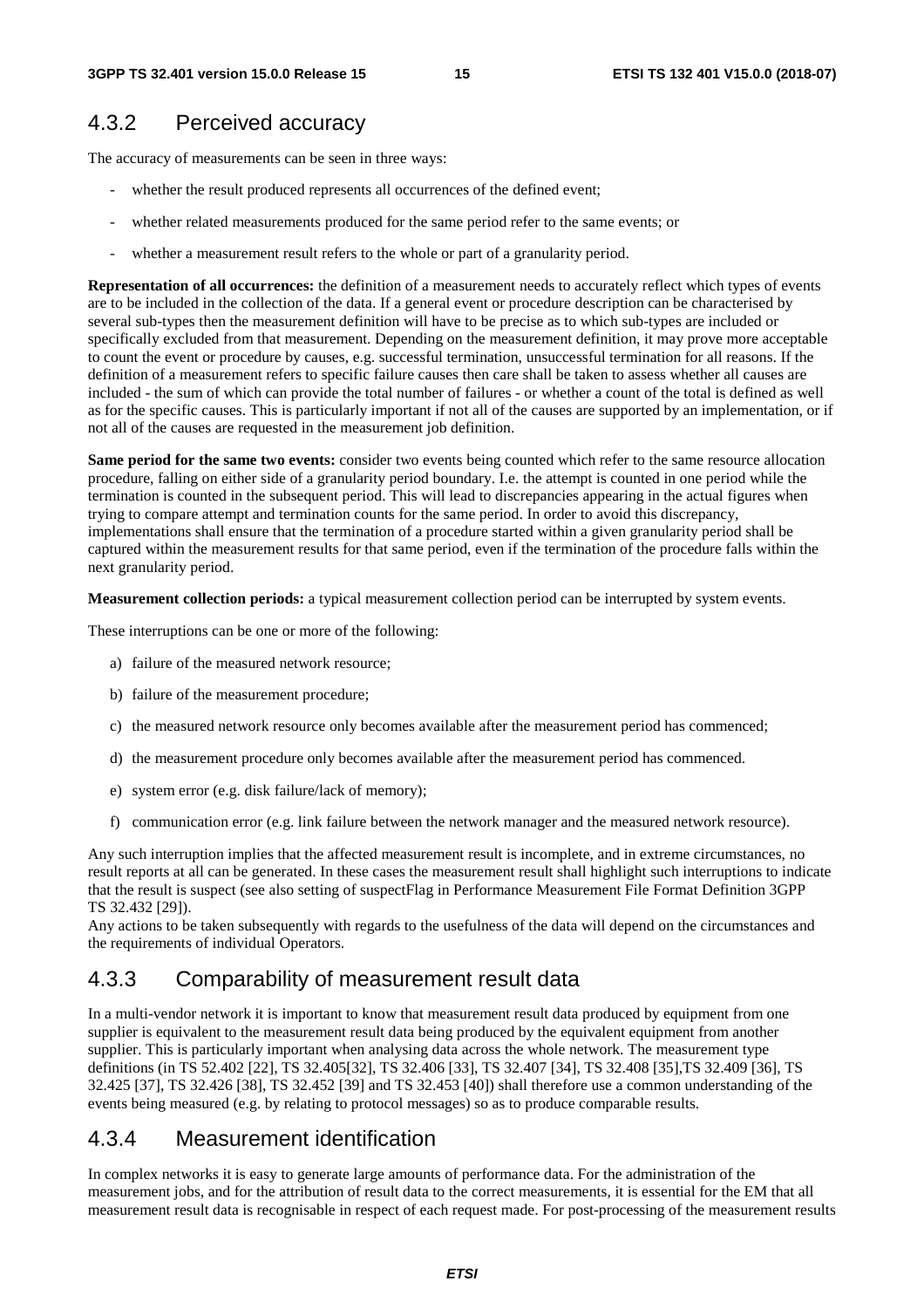in the NM, it is essential that measurement results can be attributed to the correct measurement types and NEs/measured resources.

As all the required information to distinguish the measurement results for each request, already exists in the definition of the request, it makes sense to use this information, rather than create anything new. The information, which can be used to distinguish requests from each other's, may be e.g. NE name, measurement type, granularity period, or a combination of these. NE names defined within the realm of CM (3GPP TS 32.600 [3] and the associated network resource model in other 32.6xx TSs) shall be reused. For the measurement job administration in the EM, it is also possible to use measurement job ids, or other implementation specific parameters that identify the measurements.

## 4.3.5 (n-1) out of n approach

The measurement result values generated by a NE can be obtained in a number of different ways. For example, measurements can be defined to provide the number of attempts for a certain procedure plus the number of failures and the number of successes, where the sum of the successes and failures equals the number of attempts. This means that actually any 2 of the above 3 measurements provide the same information. Therefore, an approach has been adopted in the present document and its companions, 3GPP TS 52.402 [22] and 3GPP TS 32.404 [31], to allow a vendor to choose any (n-1) out of the n defined counters for implementation (2 out of 3 in the above example). The benefit of this approach is to avoid redundancy in the measurement implementation, while at the same time leaving freedom for implementation of the measurements in the network elements. As all n result values of the measurement results are relevant for system operators, the missing n<sup>th</sup> value shall be calculated by post-processing running on the NM.

It is important to note, however, that, depending on the measurement type definition, some implementation choices can offer more detailed information than others. For example, if per-cause failure measurements are specified, then the implementation of the "attempts" and "successes" measurements still allows post-processing to calculate the number of failures, but per cause information can not be derived. Therefore, in this case, the failure measurement should always be implemented, while there is still freedom to choose the "attempts" or the "successes" measurement as the other one to be implemented. The "failure" measurement should still be capable of delivering a total value, if not all failure causes are supported or if the results are not requested for (all of) the failure causes in the set-up of the measurement job.

Note that the principal problem, described above, also exists for measurements where sub-types are specified.

## 4.4 Performance alarms

Instead of, or in addition to, generating regular scheduled result reports, measurements may be administered in a way so as to supervise operator-defined thresholds. The thresholds are set when instantiating the measurements, and alarms are generated when the threshold value is crossed. These performance alarms are generated instead of, or in addition to, the generation of the scheduled result reports, as configured by the system operator. In UMTS, the alarms are sent to the OS via the Alarm IRP specified in TS 32.111-2 [21]. In GSM, according to implementation choice, the alarms are sent either via the Alarm IRP or via the Q3 interface specified in the GSM 12.xx series of specifications. Depending on the nature of the measurement (cumulative counter, status inspection, gauge, discrete event registration), the observed value, which is checked against the threshold, can only be derived at the end of a granularity period (status inspection and discrete event registration), and may have to be reset at the beginning of a new granularity period (cf. clause 4.2.2).

A GSM, UMTS or LTE NE may also generate threshold alarms based on system-internal supervision of counters and their threshold values. Neither the threshold nor the counters can be administered, but they depend on internal system behaviour, defined by implementation. As the present document only specifies results and alarms based on manageable performance measurements, the system internal threshold alarms explained above are outside the scope of the present document and are solely within the realms of Fault Management.

# 5 Functional requirements

## 5.1 Introduction

This clause describes all basic functions to allow the system operator to have measurement data collected by the NEs and to forward the results to one or more OS(s), i.e. EM and/or NM. All functions are gathered to provide the system operator with the means to administer, plan, execute measurements and to store and evaluate the measurement results.

Building on the concept established in clause 4 of the present document, the following clauses further specify the requirements that all standard GSM, UMTS and LTE implementations shall comply to.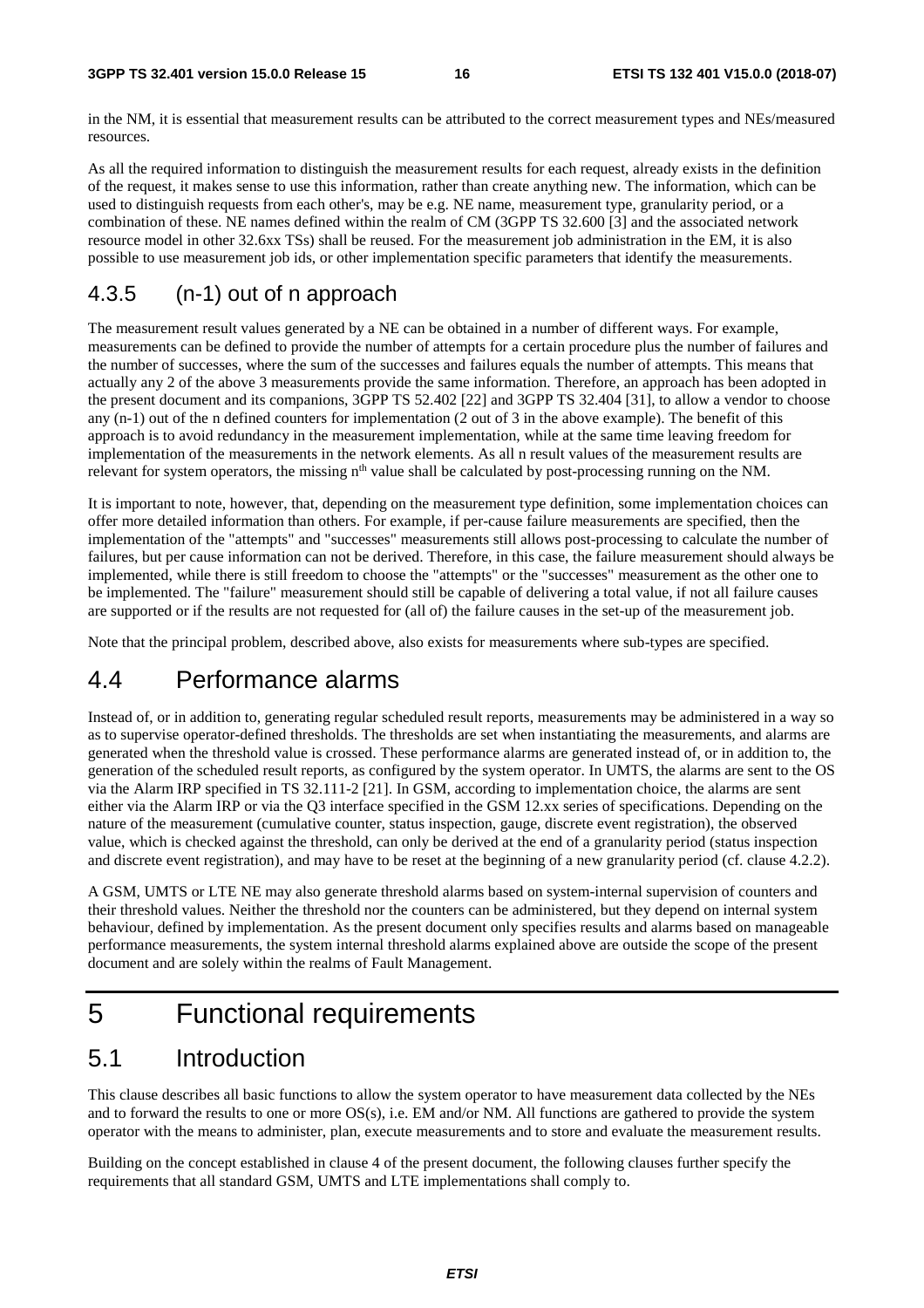# 5.2 Basic functions

The Performance Management concept as applicable in the present document is based on the general framework for 3G-telecom management defined in 3GPP TS 32.101 [1] and 3GPP TS 32.102 [2]. A particular feature of this general framework is the existence of the fully standardised interface labelled "Itf-N", that connects the network with the Network Manager (NM). In the context of Performance Management, Itf-N can be used for:

- the transfer of files containing performance measurement result data generated in the network;
- the emission of "performance alarms" (notifications).

It should be pointed out that, on the network side, Itf-N may be implemented either in the NEs or in the EM, according to vendor choice.

As an example, figure 1 outlines this concept in the context of the UTRAN.

As the O&M functions for NodeB are partitioned into Logical and Implementation Specific O&M (see 3GPP TR 32.800 [20]), it should be understood that the functionalities described in the present document are completely within the scope of Implementation Specific O&M. This implies that no information pertaining to measurement administration and result transfer, as described here, is exchanged between the RNC and NodeB via the Iub interface. Such information may, however, be sent or received by the NodeB over the Iub physical bearer, see 3GPP TS 25.442 [4].



#### **Figure 1: UTRAN Performance management concept**

The basic requirement from an NE for measurements is to collect data according to the definition of the measurement jobs and to provide results to at least one OS (EM and/or NM). The data collected in the NE shall be made available for collection by or transfer to the OS(s) according to the schedule defined by the measurement job parameters. The NE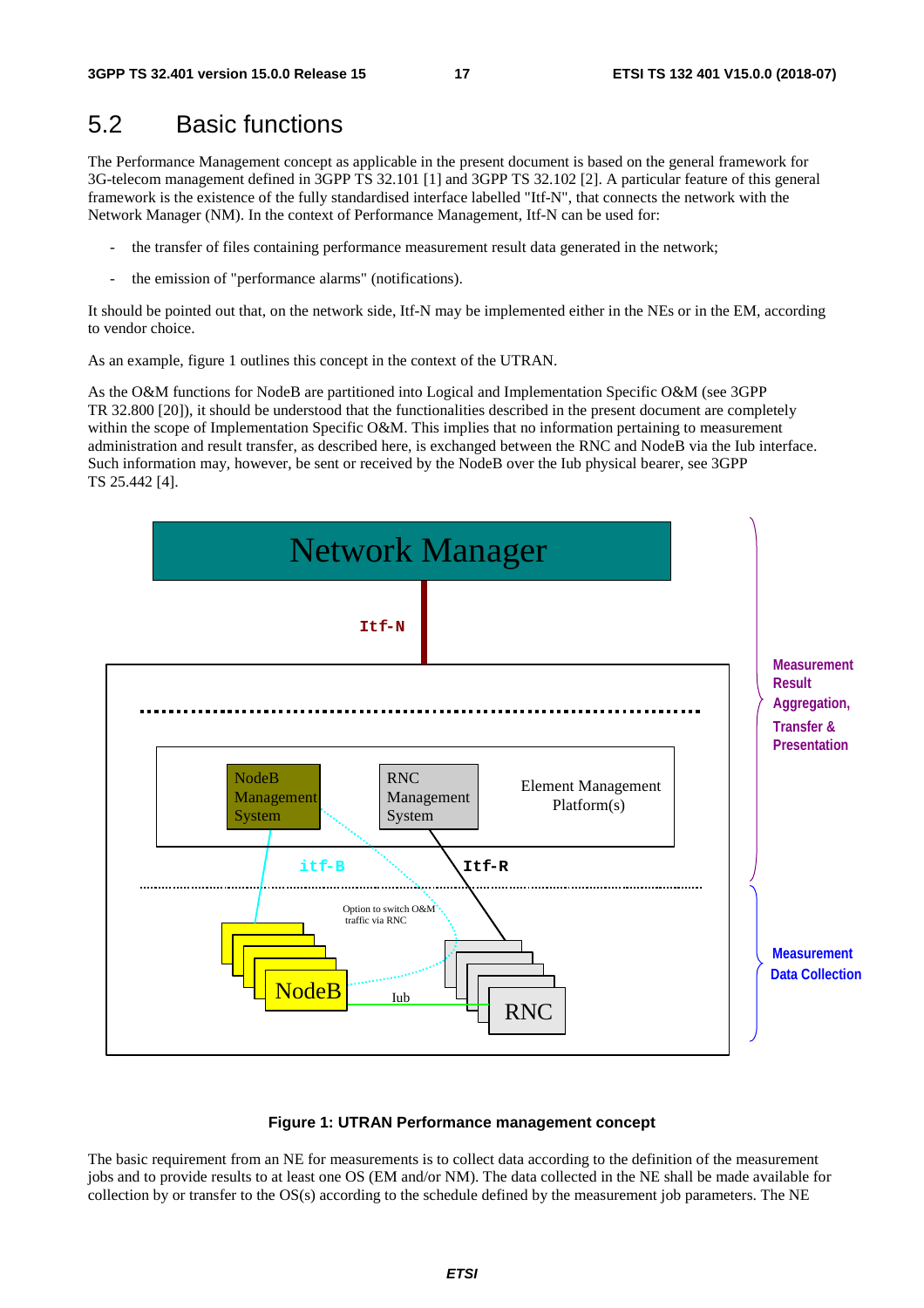shall be able to supply the result data at least to the NM if the Itf-N is implemented in the NEs, result provision from the NE to the EM is optional in this case. The NE shall be able to provide the result data to the EM if the Itf-N is implemented in the EM.

The EM shall be able to administer the measurements, e.g. create/delete measurement jobs and define their schedules. If the measurement results are transferred from the NEs to the EM, then the EM can control:

- the immediate ("real time") transfer of scheduled reports from the NE to the EM;
- the storage of scheduled reports in the NE; and
- deferred retrieval by the EM of scheduled reports stored in the NE.

In GSM, the optional Q3 interface specified in 3GPP TS 52.402 [22] can be used to perform these functions, while in UMTS, they are executed through a proprietary interface. Depending on the implementation option chosen for the Itf-N, the EM and/or NM may be involved in the control of the measurement result transfer to the NM.

The basic functions of the NM are beyond the scope of the present document. However, any NM that supports the network functions as described here must provide the NM side of the Itf-N, and the ability to handle the measurement result data that it receives, according to the file format(s) specified in the Performance Measurement File Format Definition 3GPP TS 32.432 [29]. The measurement result data may then be used in its original form or post-processed according to the system operator requirements. It is further anticipated that NM systems will have sophisticated functions for the management, preparation and presentation of the measurement result data in various forms.

The following clause summarises the measurement administration functions required in GSM, UMTS and LTE networks. They are then specified in more detail in clauses 5.x below.

**(Performance) measurement administration functions** allow the system operator, using functions of the EM, to determine measurement data collection in the network and forwarding of the results to one or more OS(s).

#### **(Performance) measurement administration functions** cover:

- 1) measurement data collection requirements:
	- - **measurement types.** Corresponds to the measurements as defined in TS 52.402 [22], 3GPP TS 32.405 [32], TS 32.406 [33], TS 32.407 [34], TS 32.408 [35], TS 32.409 [36], TS 32.425 [37], TS 32.426 [38], 32.452 [39] , 32.453 [40] , TS 28.402 [41] and TS 28.403 [42] or defined by other standards bodies, or manufacturer defined measurement types;
	- - **measured network resources.** The resource(s) to which the measurement types shall be applied have to be specified, e.g. one or more NodeB(s);
	- **measurement recording**, consisting of periods of time at which the NE is collecting (that is, making available in the NE) measurement data.
- 2) measurement reporting requirements:
	- this allows the system operator to specify the measurement related information to be reported, if required (e.g. omitting zero valued counts).. The frequency at which scheduled result reports shall be generated also has to be defined, if it may deviate from the granularity period. Particular functions, which exceed the requirements set out in the present document, are provided if the optional Q3 interface specified in 3GPP TS 52.402 [22] is implemented for GSM.
- 3) measurement result transfer requirements:
	- The result transfer requirements in the present document are limited to the file based Itf-N, used to forward the measurement results to the NM. If ItF-N is implemented in the EM, then measurement results can be transferred from the NE to the EM, and/or they are stored locally in the NE and can be retrieved when required. If Itf-N is implemented in the NEs, then the PM result files are sent directly from the NE to the NM, involving control by the EM as required, The EM shall support all administration functions necessary to fulfil the above result transfer requirement.;
	- measurement results can be stored in the network (NEs or EM, depending on implementation option chosen for Itf-N) for retrieval by the NM when required.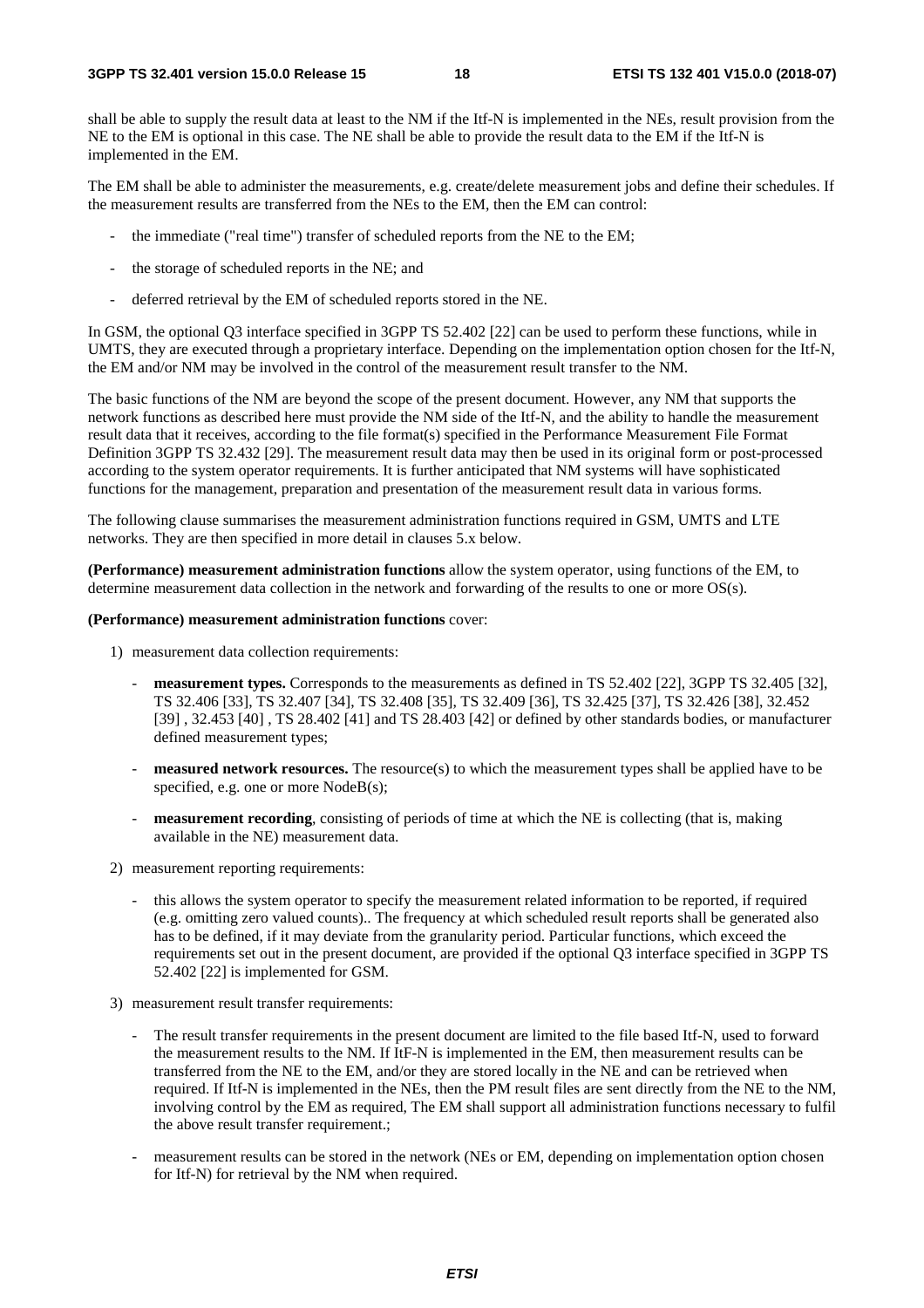**A (performance) measurement job,** covers the measurement data collection as described in point 1 above. If the Q3 interface for GSM is implemented, it also covers the measurement reporting requirements, as described in point 2 above. In UMTS, the reporting requirements may be covered by the measurement job, or they may be administered per NE, per management domain, or per EM, as chosen by the vendor. It is up to the implementation whether requirements for the result transfer or the local storage of results are specified within the measurement job, particularly since the use of standard protocols, such as FTP, is foreseen.

A measurement job can be created, modified, displayed or deleted by the EM. In addition, measurement job activities in the NE can be suspended and resumed on request of the EM.

The system operator shall specify the required measurement parameters upon initiation of a measurement job. These parameters consist of, among others, recording schedule, granularity, and measurement type(s), as listed above.

A standard set of measurements that generate the required data is defined in 3GPP TS 52.402 [22] for GSM, in 3GPP TS 32.405 [32], TS 32.406 [33], TS 32.407 [34], TS 32.408 [35] for UMTS and combined GSM/UMTS systems,in TS 32.409 [36] for IMS, in TS 32.425 [37] for E-UTRAN, in TS 32.426 [38] for EPC, in TS 32.452 [39] for Home Node B (HNB) Subsystem (HNS) and in TS.32.453 [40] for Home enhanced Node B (HeNB) Subsystem (HeNS) , in TS 28.402 [41] for Evolved Packet Core (EPC) and non-3GPP access Interworking System and in TS 28.403 [42] for Wireless Local Area Network (WLAN). However, a significant number of additional measurements is expected from real implementations. These will mainly consist of measurements for the underlying technologies, which are not 3GPP specific, such as ATM or IP, but is also due to specific vendor implementations. While the NM interface (Itf-N) for result transfer of both standard and non-standard measurements is fully standardised Performance Measurement File Format Definition 3GPP TS 32.432 [29], the interface between EM and NE is only standardised in functional terms. In UMTS, implementation details of this interface are vendor specific. In GSM, it may be implementation specific or implemented in compliance with the OSI interface specified in 3GPP TS 52.402 [22].

## 5.3 Plug & Measure

To be completed in a later Release.

## 5.4 Measurement jobs

Measurement jobs may be only visible at the (proprietary) interface between the EM and the NE. Measurement job administration functions in the EM may hide the measurement jobs from the user interface by providing higher levels of abstraction for the benefit of ease of use.

When defining a measurement job, the following aspects have to be considered.

#### 5.4.1 Measurement job characteristics

#### 5.4.1.1 Measurement types

Every measurement job consists of one or more measurement types (as defined in Performance Measurement File Format Definition 3GPP TS 32.432 [29]), for which it collects measurement data. The measurement type(s) contained in a job may apply to one or more network resources of the same type, e.g. a measurement job may be related to one or several NodeB(s). A measurement job will only produce results for the measurement type(s) it contains.

#### 5.4.1.2 Measurement sub-types

Many of the measurement types specified produce single result values, i.e. the measurement is characterised by a single measurement type as specified in TS 52.402 [22], TS 32.405 [32], TS 32.406 [33], TS 32.407 [34], TS 32.408 [35], TS 32.409 [36], TS 32.425 [37], TS 32.426 [38], TS 32.452 [39] , TS.32.453 [40] , TS 28.402 [41] and TS 28.403 [42]. In other cases, however, the event or procedure being measured can be characterised by several sub-types, or, depending on the measurement definition, by several causes, e.g. successful termination of a procedure and unsuccessful termination for all failure causes. As far as a measurement type is defined to capture per cause information of the event or procedure being measured, the causes and cause codes are specified in "other" 3GPP TSs, i.e. in the TS defining the procedure being measured. In other cases, the sub-types are specified in the measurement type definitions in TS 52.402 [22], TS 32.405 [32], TS 32.406 [33], TS 32.407 [34], TS 32.408 [35], TS 32.409 [36], TS 32.425 [37], TS 32.426 [38], TS 32.452 [39] ,TS.32.453 [40] , TS 28.402 [41] and TS 28.403 [42]. For UMTS systems, combined UMTS/GSM systems and for LTE systems, this information is described in detail in the measurement definition templates, see TS 32.404 [31].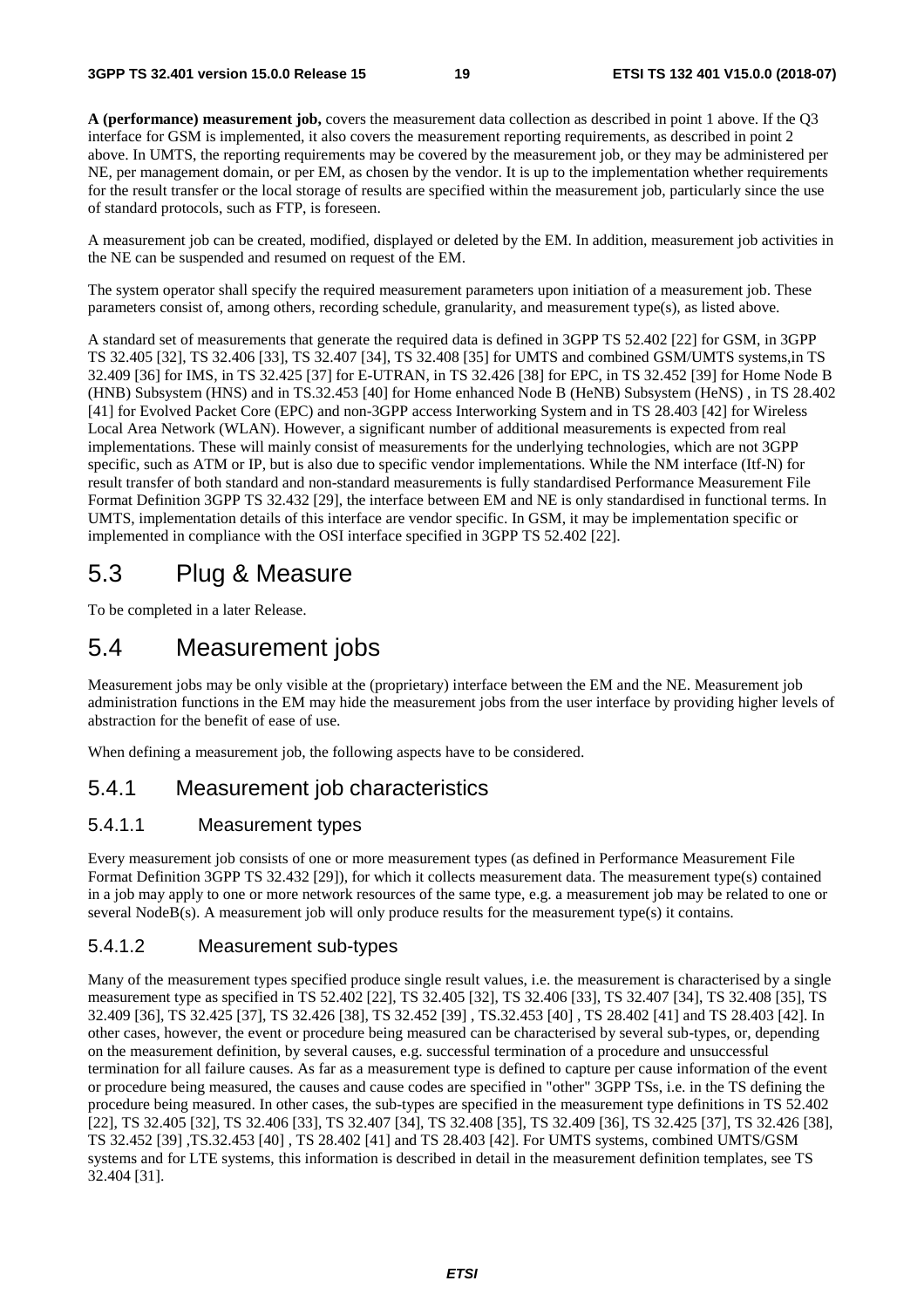Per cause measurements, where the causes are defined in the 3GPP TS that specifies the procedure or event being measured, may lead in certain cases to a huge number of measurement sub-types which will increase substantially the size of the measurement result file. Since not all per cause measurements may be useful for the system operator, two options are possible for the management of the corresponding measurement sub-types:

- support all the sub-types corresponding to the cause codes defined in the 3GPP TS that specifies the procedure or event being measured. In that case, the sum over the result values of all supported per cause measurements is equal to the total sum across all defined sub-types, and therefore no sum value shall be provided in the measurement result files.
- support only a subset of the causes (allowed only if the cause codes are specified in "other" 3GPP TSs). In that case, the first value of the result sequence in the measurement result files must be the total sum across all the sub-types as defined in the "other" 3GPP TS, which may then be different from the sum over the result values of the supported sub-types. The keyword .*sum* placed behind the measurement type is used to identify the sum subtype.

If the definition of a measurement refers to specific failure causes or other sub-types then care shall be taken to assess which causes or sub-types are included. The choice of the supported causes/sub-types in the above cases is manufacturer dependent. Measurement job administration in the EM may also allow the system operators to select the sub-types of the measurement types that make up the measurement job, otherwise all sub-types supported by an implementation are included.

#### 5.4.1.3 Measurement schedule

The measurement schedule specifies the time frames during which the measurement job will be active. The measurement job is active as soon as the starttime - if supplied in the schedule - is reached. The system shall support a job starttime of up to at least 30 days from the job creation date. If no starttime is provided, the measurement job shall become active immediately. The measurement job remains active until the stoptime - if supplied in the schedule - is reached. If no job stoptime is specified the measurement job will run indefinitely and can only be stopped by EM intervention, i.e. by deleting or suspending the measurement job.

The time frame defined by the measurement schedule may contain one or more recording intervals. These recording intervals may repeat on a daily and/or weekly basis and specify the time periods during which the measurement data is collected within the NE. A recording interval is identified by an interval starttime and an interval endtime, which lie between 00.00 and 24.00 hours, aligned on granularity period boundaries. Thus the length of a recording interval will be a multiple of the granularity period. For a single measurement type it shall be possible to specify several measurement jobs with different recording intervals as long as these intervals do not overlap. If it is required that a measurement type be observed by multiple measurement jobs with overlapping schedules then the system shall support multiple instances of that measurement type.

#### 5.4.1.4 Granularity period

The granularity period is the time between the initiation of two successive gatherings of measurement data. Valid values for the granularity period are 5 minutes, 15 minutes, 30 minutes, 1 hour. The minimum granularity period is 5 minutes in most cases, but for some measurements it may only make sense to collect data in a larger granularity period. The granularity period shall be synchronised on the full hour, but its value is not required to be changeable during the lifetime of the job.

#### 5.4.1.5 Measurement reporting

Each measurement job running on an NE produces scheduled measurement reports (measurement records) at the end of each granularity period, and contains the information as requested by the system operator. This information consists of:

- an identification of the measurement job that generated the report;
- an identification of the involved measurement type(s) and the measured network resource(s) (e.g. NodeB);
- a time stamp, referring to the end of the granularity period;
- for each measurement type, the result value(s) and an indication of the validity of the result value(s);
- an indication if the scan is not complete, and the reason why the scan could not be completed.

The exact layout of the measurement reports (measurement records) generated by the NEs may be vendor specific. Multiple measurement reports shall be collated, based on reporting period, into a measurement result file for transfer,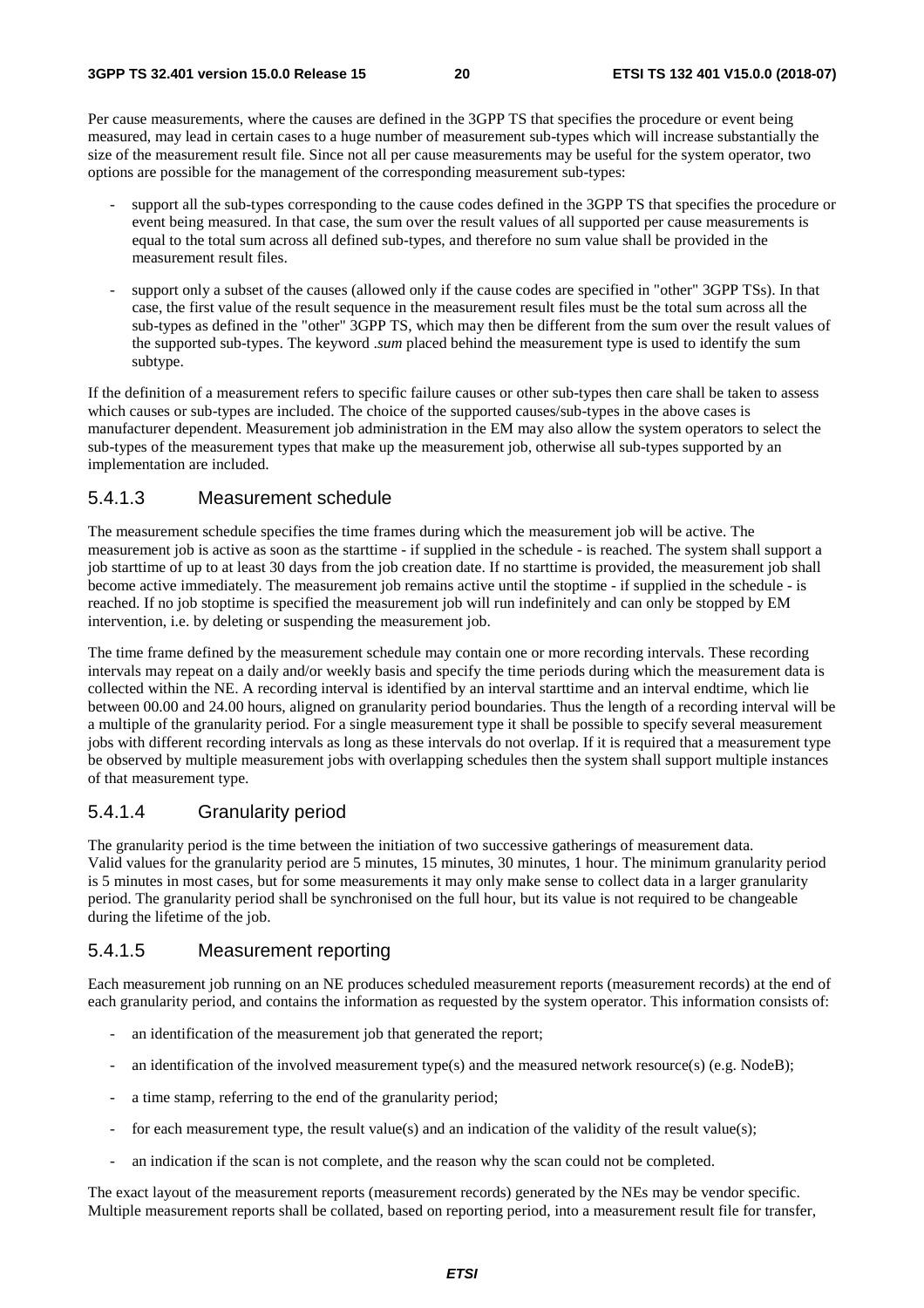e.g from the NE or the EM. The file format of this aggregated file is specified by Performance Measurement File Format Definition 3GPP TS 32.432 [29]. Clause 5.5.2 specifies how these reports can be transferred to the destination EM and/or NM.

#### 5.4.1.6 Illustration of the measurement scheduling principles

The diagram below gives an example of a NE which runs a measurement job, with a 15 minute granularity period, that has a recording interval start and end time, respectively, of 12:00 and 14:00.



#### **Figure 2**

- At 12:00 the measurement job starts collecting data for its defined measurements.
- At 12:15, and every 15 minutes during the Recording Interval, the results for the measurements will be computed from the data gathered over the previous 15 minutes, and measurement reporting occurs as specified in clause 5.3.1.4.
- Beginning at 12:15, the results for the expired granularity periods may be sent to a destination OS.
- At 14:00 the measurement job activity is terminated for this recording interval.

## 5.4.2 Measurement job state and status attributes

Void.

#### 5.4.3 Measurement job administration

Measurement jobs can be administered by the EM according to the following stipulations.

**Creating a measurement job:** On creation of a measurement job, all information has to be supplied in order to collect the required data from the selected network resources as specified by the measurement job characteristics (see clause 5.4.1).

**Modifying a measurement job:** In general, the modification of measurement job parameters may be requested by the EM during the lifetime of a measurement job when the job is suspended (explained below).

**Displaying a measurement job:** The system operator shall be able to get a list of all measurements that are currently defined, together with all available actual information as stored in the NE. This information consists of the data that is supplied on creation/modification and the actual state and status information of the measurement job.

**Deleting a measurement job:** A measurement job is automatically deleted by the system when it reaches the job endtime and all scheduled measurement reports have been generated. A created measurement job can also be deleted by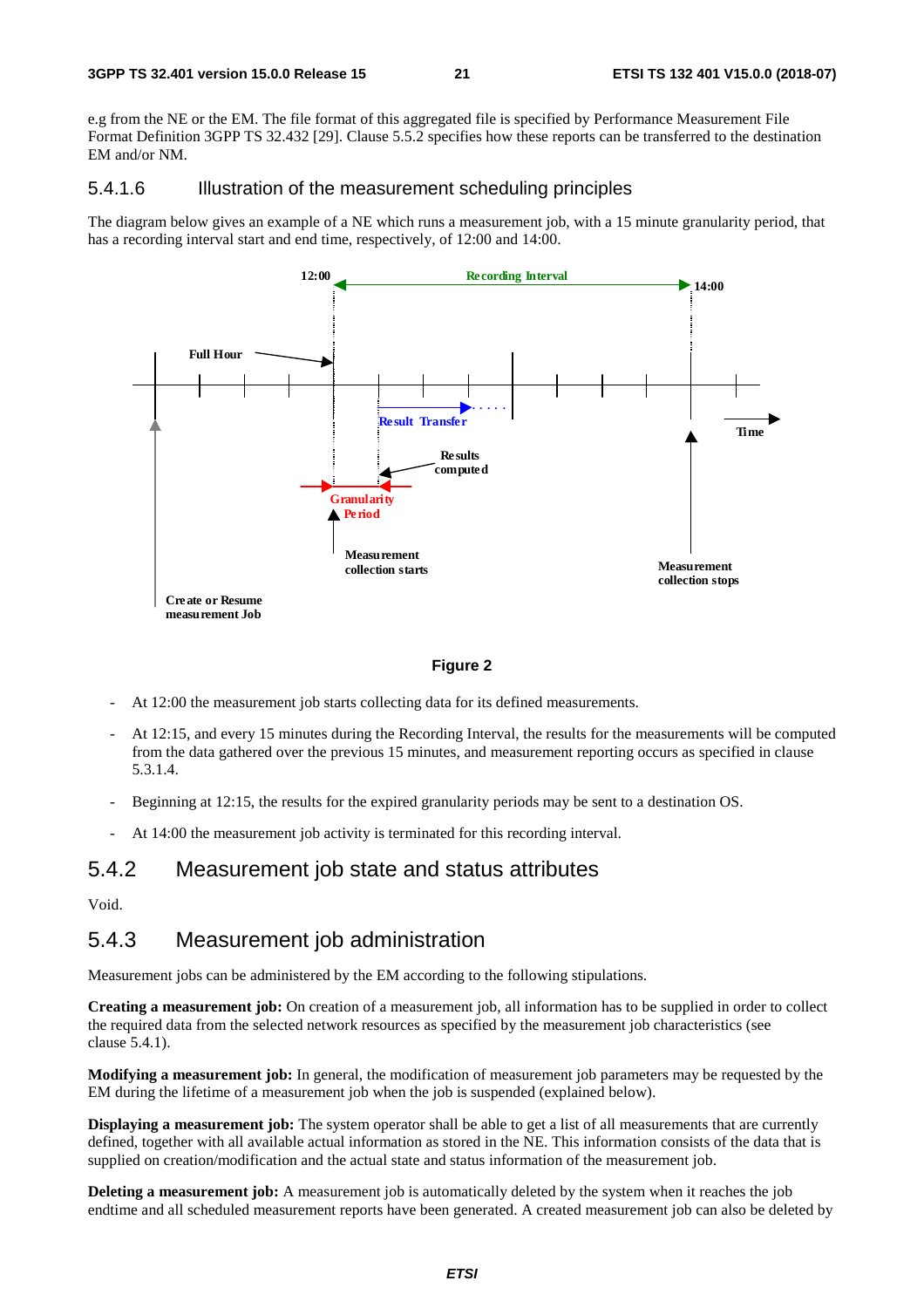manual intervention at any time. When deleted, the measurement process associated with the job is stopped, and all allocated resources are freed.

**Suspending/resuming a measurement job:** On normal operation, the measurement job collects measurement data within the NE according to the actual values of the measurement job parameters. However, the system operator may decide for some reason to discard temporarily the collection of measurement data (e.g. in case of system overload or congestion, measurement results temporarily not used,...). The system operator therefore is able to suspend a defined measurement job at any time. This implies that the measurement job definition remains in the system, but that no measurement gathering activities are performed for this job. When the measurement job is resumed, measurement data collection is started again at the next granularity period within the measurement schedule. In addition to the suspend operation which may be triggered by the operator, the system may selectively suspend one or more measurement jobs in case of overload. When a measurement job is suspended, a "job suspended" notification shall then be generated so that the Network Manager(s) will be warned of such an event.

# 5.5 Measurement results

## 5.5.1 Measurement result characteristics

During its specified recording intervals, each measurement job produces a result at the end of the granularity period if it is not suspended. Performance Measurement File Format Definition 3GPP TS 32.432 [29] provides for each measurement type that is specified within the present document a description of the expected measurement result.

Measurement results for all measurements of a particular measurement job are gathered in a single report at the end of the granularity period. The report may contain - in addition to the specific measurement results - fixed information, which is global for all measurement results associated with that measurement job, such as an identification of the involved network resources and a time stamp referring to the time at which the NE started collecting the measurement results. If measurement results are sent to the EM then the exact format may be vendor specific. For details about the standard file format for the transfer of measurement results to the NM via Itf-N Performance Measurement File Format Definition 3GPP TS 32.432 [29].

Once the result reports have been generated, they shall be stored locally within the NE if so requested by the EM/system operator. The storage capacity and duration as well as the method how the data may be deleted from the NE will be implementation dependent.

If some or all of the requested measurement data cannot be collected by a measurement job, this shall be indicated in the measurement report, cf. clause 5.4.1.5. In extreme cases, no report at all can be generated by the measurement job. This means that the destination of the result report (EM and/or NM) shall be capable of coping with missing or incomplete measurement reports.

## 5.5.2 Transfer of measurement results

During the recording intervals specified for a measurement job, scheduled measurement reports are generated at the end of each granularity period if the measurement job is not suspended. These reports can be transferred to the EM in either of two ways:

- 1) immediate notifications:
	- the reports are automatically forwarded to the EM at the end of the granularity period.
- 2) deferred retrieval:
	- the reports are stored locally in the NE, where they can be retrieved when required.

For each individual report, the transfer of measurement results in either one or both ways is to be established by the system operator, i.e. under the control of the EM. The actual control of the result transfer and the mechanisms applied may be implementation specific.

Each implementation shall support a file transfer facility to an external OS (i.e. not supplied by the NE vendor), such as an NM. This facility shall be implemented using either the FTAM ISO 8571 [7], (T)FTP protocol or FTIRP([30]). This interface may be located either in the NEs or the EM, as chosen by the vendor. As a result, it may not at all be necessary to transfer measurement result reports to the EM, if:

the NM interface is implemented in the NEs, and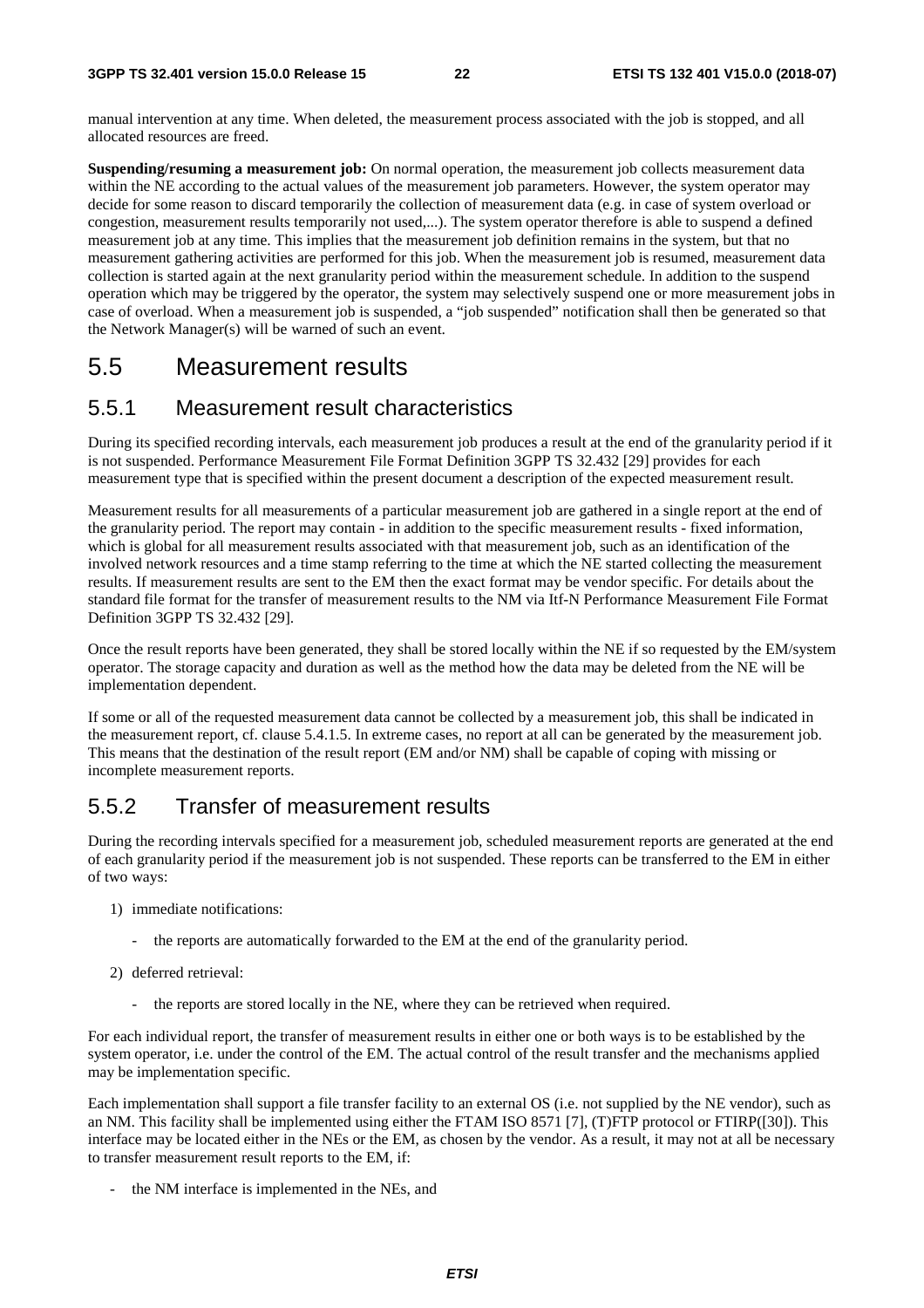the Operator chooses to post-process measurement results only in the NM.

Details of the file format to be used on the NM interface can be found in Performance Measurement File Format Definition 3GPP TS 32.432 [29]. The measurement report file conventions and transfer procedure are also specified in Performance Measurement File Format Definition 3GPP TS 32.432 [29].

The results of the measurement job can be forwarded to the EM in either of two standard ways:

- 1) the scheduled result reports generated by the NE (notifications) can be sent to the EM as soon as they are available;
- 2) the reports can be stored in the NE (files) and transferred to or retrieved by the EM when required.

It shall be possible for the EM to specify the details for its result retrieval as a part of the measurement administration.

Measurement results can be forwarded to the NM via a bulk transfer interface. It is an implementation option whether this interface resides in the EM or the NEs. Depending on the implementation, the control of the bulk transfer of measurement results to the NM may involve the EM and/or the NM. See Performance Measurement File Format Definition 3GPP TS 32.432 [29] for details.

In a network with more than one OS (e.g. EM and NM) the data produced may be required by several OSs. It is therefore necessary to support the possibility for multiple destinations for transfer of data.

All scenarios for the result transfer, as far as they are relevant for standardisation of 3GPP systems, are defined above. It should be noted that, depending on an Operator's needs, measurement results may have to be transferred to the EM only, the NM only, or both. Depending on a vendor's implementation, measurement results may be transferred to the NM directly from the NE or via the EM. This implies that not all of the result transfer options described above shall be implemented in all cases, however, those procedures that are implemented shall comply with the present document. A detailed specification of the measurement result transfer to the NM can be found in Performance Measurement File Format Definition 3GPP TS 32.432 [29].

# 5.6 Usage of Alarm IRP for performance alarms

Performance alarms allow Network Operators to be quickly informed of significant PM-related events. Authorized users can (a) set the measurement thresholds and (b) define the characteristics of related performance alarm notifications (e.g. perceivedSeverity). (a) Crossing or (b) reaching of thresholds shall result in the emission of a performance alarm notification.

Performance alarms may be defined against any managed object supporting measurement definitions, e.g. UtranCell, SgsnFunction. The source object of the performance alarm shall be the source object instance of the measurement that caused the alarm. Upon threshold (a) crossing or (b) reaching, the subscribed users (i.e. Notification IRP Managers) shall be notified via the Alarm IRP and Notification IRP. The Alarm IRP and Notification IRP are described in TS 32.111-2 [21] and TS 32.302 [11].

All parameters of the alarm notification as described in TS 32.111-2 [21] can be used for performance alarms. This information shall be provided by the PM application as the user of the Alarm IRP, with respect to at least the event type, probable cause, perceived severity, and thresholdinfo, plus all other user supplied mandatory parameters of the alarm notification. The parameter thresholdinfo shall be present for all performance alarm notifications and shall contain information pertinent to the context in which the performance alarm was triggered.

The thresholdinfo parameter shall provide the following information:

- The identifier of the measurement which (a) crossed or (b) reached the threshold
- The value of the measurement
- The threshold (a) crossing or (b) reaching direction (up or down)
- The threshold value (if hysteresis thresholds are supported, both raise and clear trigger values are provided)

Once a performance alarm has been raised, it shall be managed as other kinds of alarms, e.g., acknowledged, unacknowledged or annotated. Performance alarms may not be cleared manually (i.e., via the ADMC [automatic detection and manual clearing], see 3GPP TS 32.111-1" [12]). Performance alarms shall be cleared when the threshold is (a) crossed or (b) reached in the opposite direction to the one that triggers the alarm.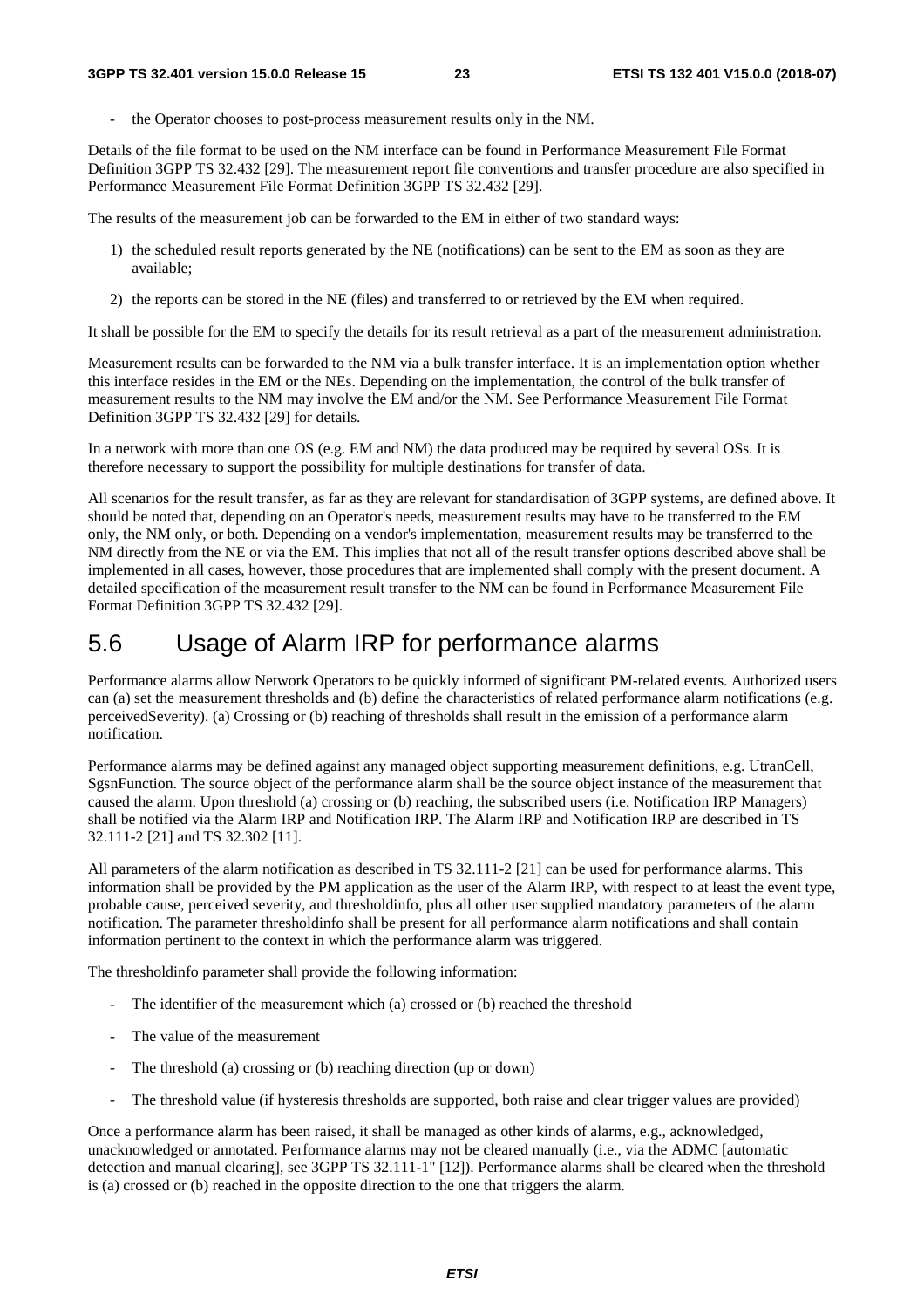# 5.7 Threshold Management

To be able to monitor the overall health of the network, authorized users will have to set the thresholds used for generating Performance Alarms (see section 5.6). It is the Operator's responsibility to ensure that threshold values are defined appropriately in order to detect performance degradations before they become service affecting.

An alarm threshold may be defined for one or more instances of a managed object class supporting measurements. The threshold will be monitored based on a monitor granularity period, where the monitor granularity period is a multiple of measurements collection granularity period. Following threshold creation, it shall be possible to query the threshold information defined for an object instance.

The threshold definition shall allow the user to assign up to four different severity levels (critical, major, minor, warning) based on different threshold values. The threshold direction should also be defined as increasing or decreasing, according to which direction raises the Performance Alarm. More generally, any Performance Management specific parameters of the triggered alarm notification as described in TS 32.111-2 [21] will be specified within the threshold configuration information.

All performance measurement types are available for threshold management. When defining thresholds, the user shall be able to select from any of the performance measurement types relevant for the object instance to which the threshold applies.

Thresholds are evaluated as performance data become available. For each measurement type, the current value is checked against the defined alarm threshold(s). Depending upon the previous value for this measurement type, a new alarm, a changed alarm or a clear alarm may be raised upon the (a) crossing or (b) reaching of this threshold.

The behaviour of performance alarms shall be the same as that of the AlarmIRP ([21]).

The threshold value for cumulative counters should be a rate of variation defined in an independent way of the monitor granularity period, e.g. an alarm could be triggered when PDP context activation requests are received at a rate exceeding 20 requests/s.

The following figure describes examples of threshold crossing for a Cumulative Counter measurement type in the context the changed alarm is supported:

- At T1, a new alarm notification A1 (minor) is generated when Level 1 is crossed
- At T2, a changed alarm notification A1 (critical) is generated when Level 2 and 3 are crossed
- At T3, a changed alarm notification A1 (minor) is generated when Level 3 and 2 are crossed
- At T4, a cleared alarm notification A1 is generated when Level 1 is crossed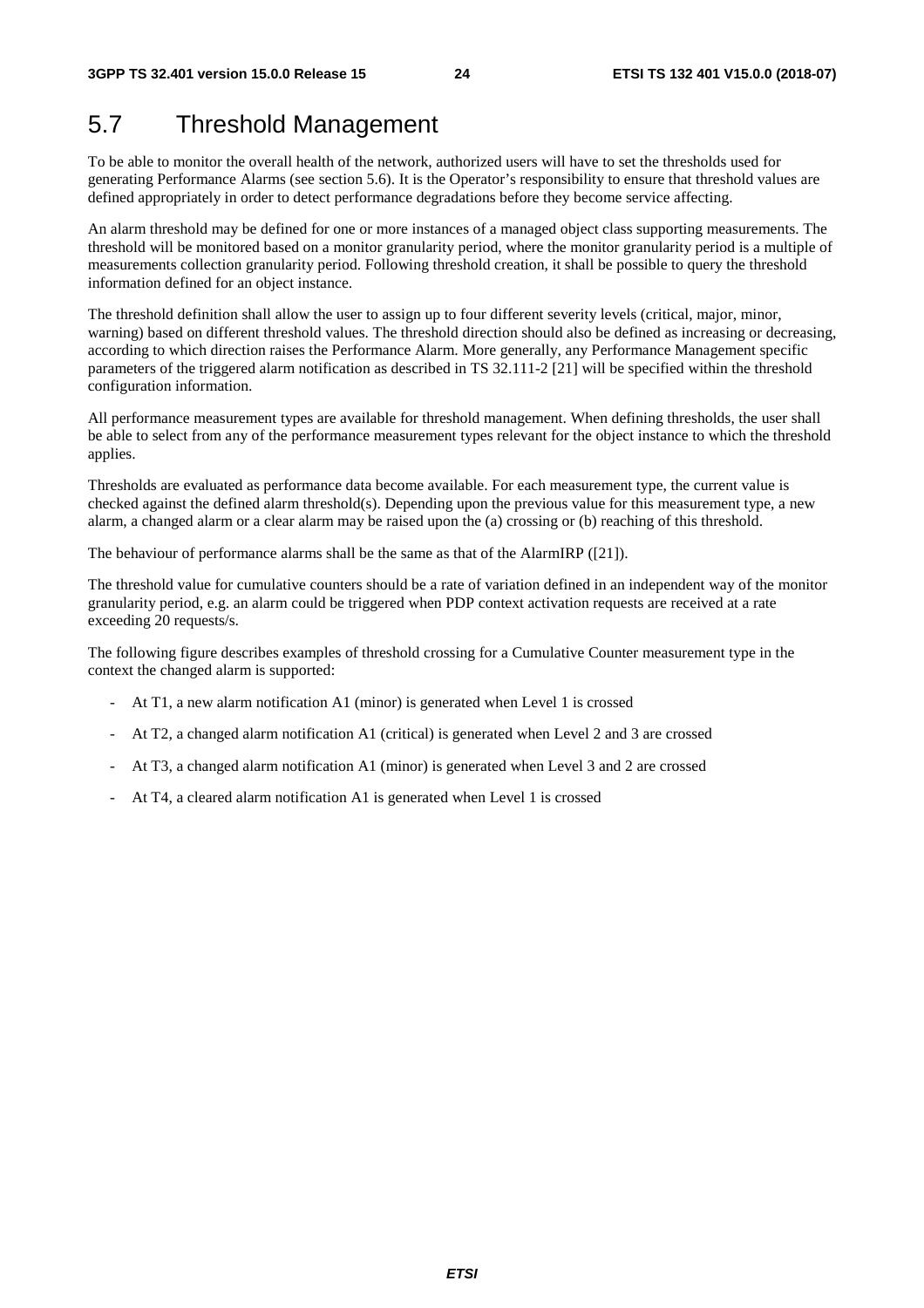

#### **Figure 3: Examples of rate-based threshold crossings for a CC measurement type**

For **gauge** measurements, the observed value of a gauge at the end of the monitor granularity period is compared to the threshold value.

The following figure describes examples of threshold crossing for a Gauge measurement type in the context the changed alarm is supported:

- At T1, a new alarm notification A1 (minor) is generated when Level 1 is crossed
- At T2, a changed alarm notification A1 (major) is generated when Level 2 is crossed
- At T3, a cleared alarm notification A1 is generated when Level 2 and 1 are crossed



**Figure 4: Examples of threshold crossing for a Gauge measurement type**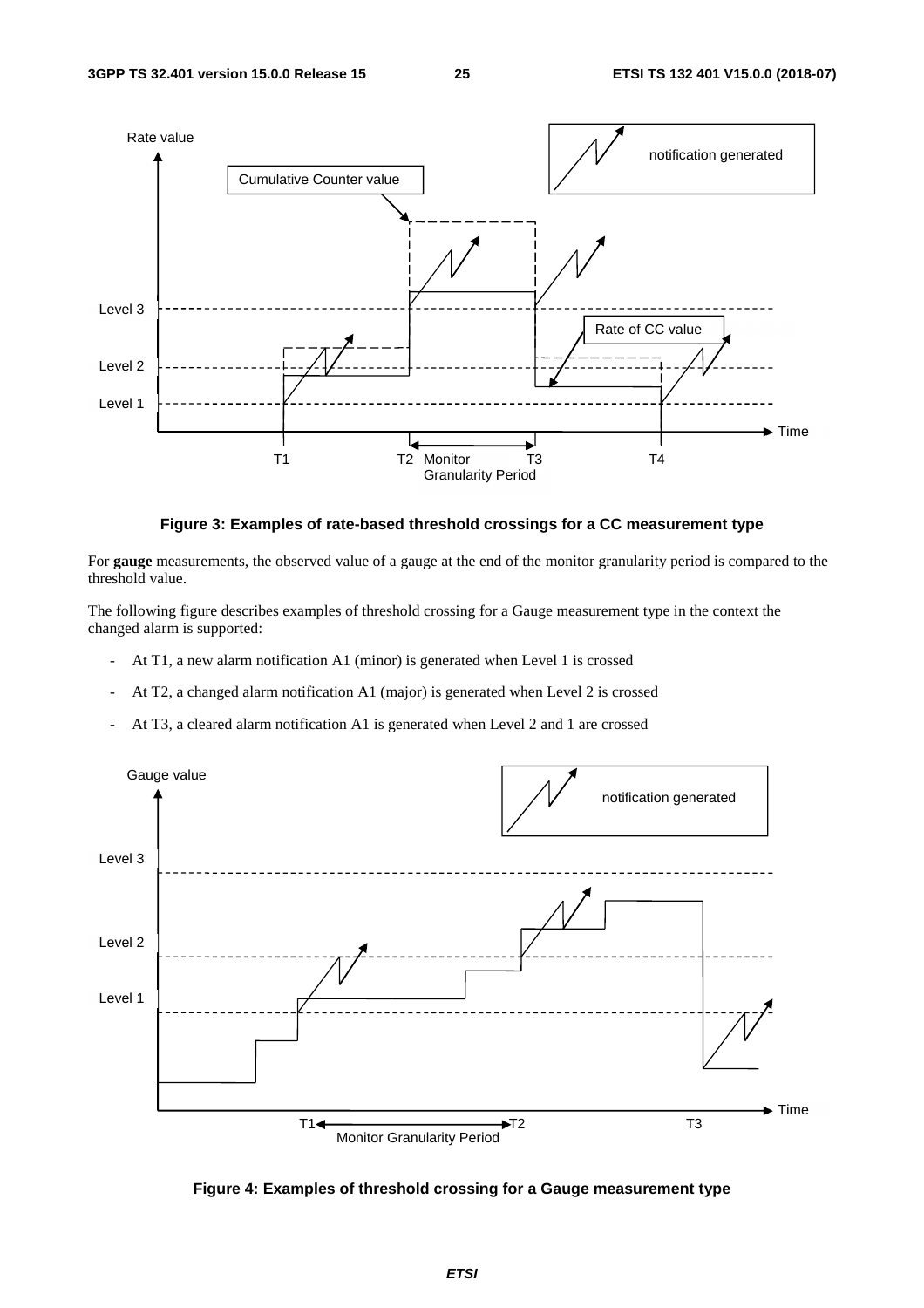In order to avoid repeatedly triggering Performance Alarms around a particular threshold level, an hysteresis mechanism may also be provided by defining threshold levels in pairs (high levels and low levels). In that case, the high level value shall be greater than or equal to the low level value.

For each pair of high and low threshold levels, one of them shall generate an alarm notification, and the other shall generate an alarm clear notification. If the direction of the threshold is increasing, a new alarm will not be generated before the measurement value has (a) crossed or (b) reached the high level threshold value. Furthermore, the alarm will not be cleared before the measurement value has reached the low level threshold value. For decreasing thresholds, the opposite is applied. The alarm notification shall always be generated before the alarm clear notification. The hysteresis mechanism can be used for both Gauges and Cumulative Counters thresholds.

The following figure describes examples of threshold crossings with hysteresis for a Gauge measurement type in the context the changed alarm is supported:

- At T1, a new alarm notification A1 (e.g. minor) is generated when notify High1 is reached
- At T2, a changed alarm notification A1 (e.g. major) is generated when notifyHigh2 is reached
- At T3, a changed alarm notification  $A1(e.g., minor)$  is generated when notifyLow2 is reached
- At T4, a cleared alarm notification A1 is generated when notifyLow1 is reached
- At T5, a new alarm notification A2 is generated when notifyHigh1 is reached



#### **Figure 5: Examples of threshold crossings with hysteresis for a Gauge measurement type**

For a threshold crossing with hysteresis example of Cumulative Counter measurement type, the monitored value for the alarms generation would be the derivative of the CC value, i.e. its rate of variation.

For DER and SI, the value of the counter will be calculated over the complete monitor granularity period. For **SI,** the counter will be sampled at regular time intervals and the mean value over the monitor granularity period will be calculated and compared with the threshold. For DER type, the threshold is compared with the mean value of all observations collected during the monitor granularity period. For a DER type, if no observations are made during the monitor granularity period then the DER will have a value of NULL. No valid comparison with a threshold can be made in this case. If an alarm has previously been detected it will remain outstanding.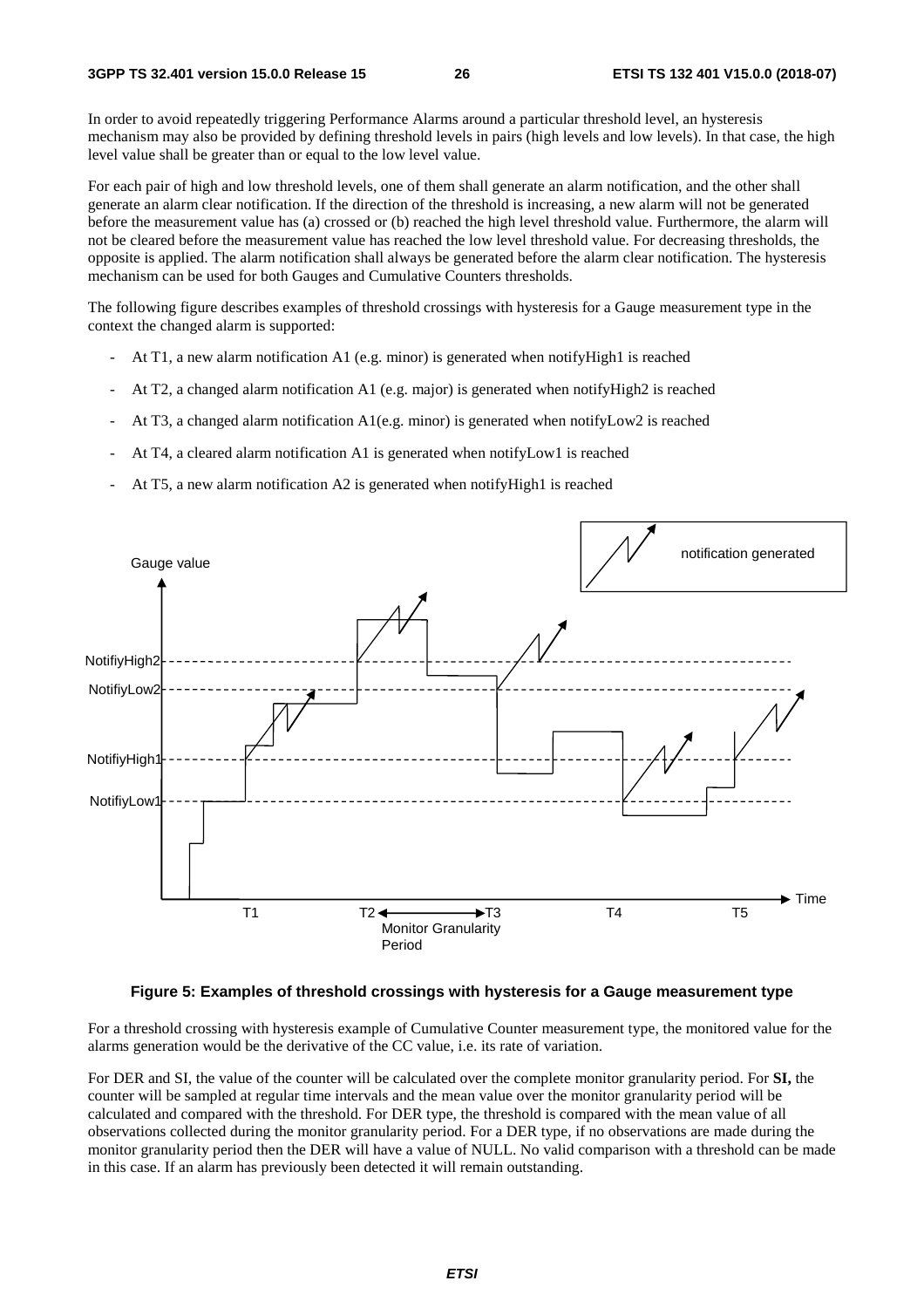The following figure describes examples of threshold crossings for a DER measurement type in the context the changed alarm is supported:

- At T1, a new alarm notification A1 (minor) is generated when Level 1 is crossed
- At T2, a changed alarm notification A1 (major) is generated when Level 2 is crossed
- At T3, a cleared alarm notification A1 is generated when Level 1 is crossed



**Figure 6: Examples of threshold crossings for a DER measurement type**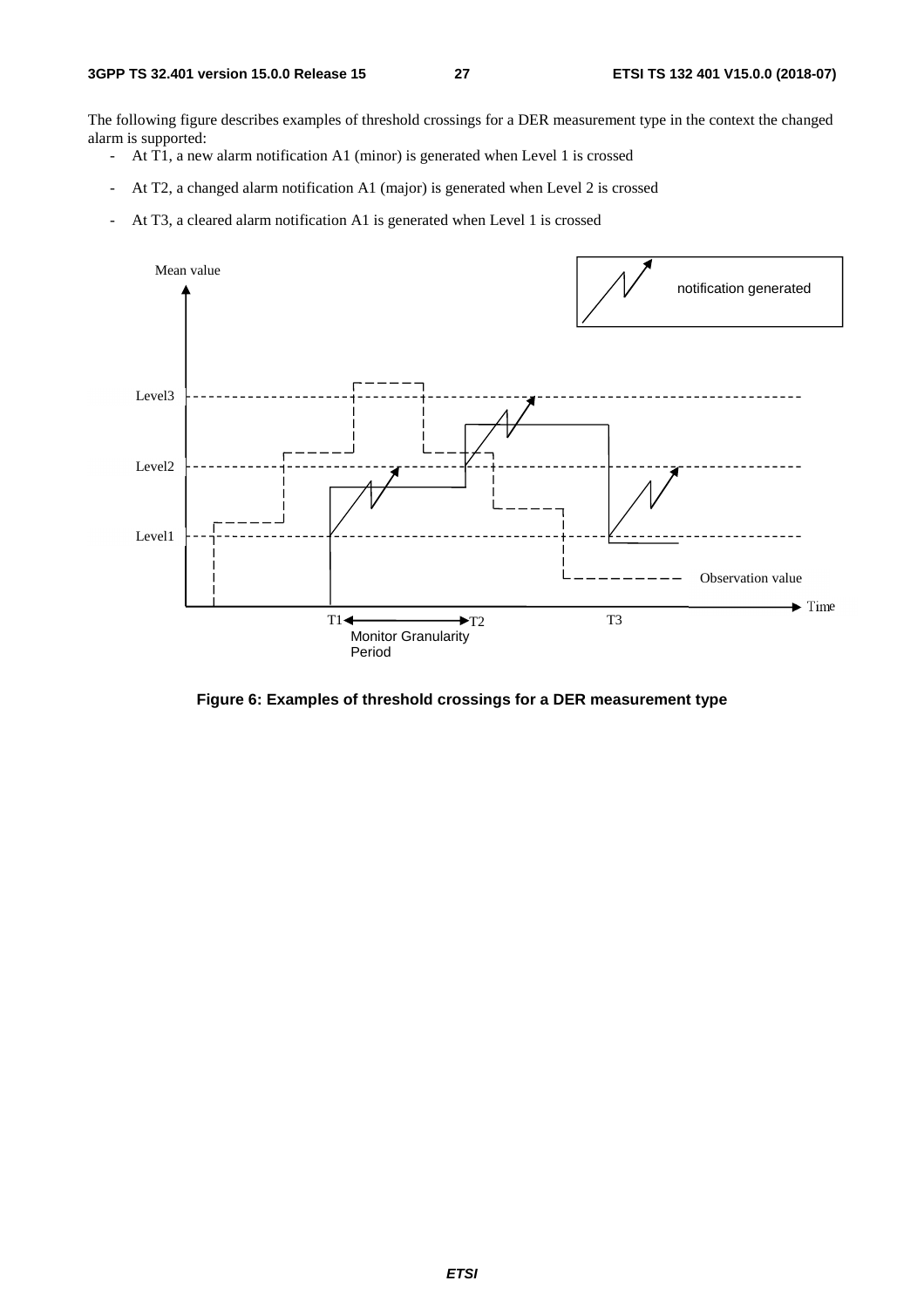# Annex A (informative): Change history

| <b>Change history</b> |              |                 |                          |                          |                                                                                                                              |                |                     |            |
|-----------------------|--------------|-----------------|--------------------------|--------------------------|------------------------------------------------------------------------------------------------------------------------------|----------------|---------------------|------------|
| Date                  | TSG#         | <b>TSG Doc.</b> | <b>CR</b>                | R                        | Subject/Comment                                                                                                              | Cat            | Old                 | <b>New</b> |
|                       |              |                 |                          | ev                       |                                                                                                                              |                |                     |            |
| June 2001             | <b>SA 12</b> | SP-010237       | Ξ.                       | L.                       | Submitted to TSG SA #12 for Information.                                                                                     |                | Щ,                  | 1.0.0      |
| June 2001             |              |                 |                          | ц,                       | <b>MCC</b> editorials                                                                                                        |                | 1.0.0               | 1.0.1      |
| Sep 2001              | SA_13        | SP-010467       | $\overline{\phantom{a}}$ | $\overline{\phantom{a}}$ | Submitted to TSG SA #13 for Approval                                                                                         | Щ,             | 2.0.0               | 4.0.0      |
| Dec 2001              | SA 14        | SP-010638       | 0001                     | -−                       | Correction of declaration in XML header                                                                                      | A              | 4.0.0               | 4.1.0      |
| Mar 2002              | SA 15        |                 |                          | L.                       | Automatic upgrade to Rel-5 (no Rel-5 CR)                                                                                     | Щ,             | 4.1.0               | 5.0.0      |
| Sep 2002              | SA 17        | SP-020502       | 0003                     | Ξ.                       | Description of Alarm IRP usage for performance alarms                                                                        | Ć              | 5.0.0               | 5.1.0      |
| Sep 2002              | SA_17        | SP-020502       | 0004                     | Ξ.                       | Addition of measurement file XML schema and miscellaneous<br>alignments with CM                                              | B              | 5.0.0               | 5.1.0      |
| <b>Jun 2003</b>       | SA_20        | SP-030291       | 0006                     | ä.                       | Clarification of NE file generation behaviour in case of multiple<br>granularity periods                                     | A              | 5.1.0               | 5.2.0      |
| Jun 2003              | SA 20        | SP-030291       | 0008                     | L.                       | Correction of Measurement Result File Name Definition for<br>alignment with Windows based systems                            | A              | 5.1.0               | 5.2.0      |
| Sep 2003              | SA_21        | SP-030430       | 0009                     | $\overline{a}$           | Addition of "jobld" and "reportingPeriod" parameters in the file format<br>definition                                        | ГC             | 5.2.0               | 6.0.0      |
| Sep 2003              | SA_21        | SP-030430       | 0010                     | ц,                       | Removal of measurement job state and status attributes                                                                       | С              | 5.2.0               | 6.0.0      |
| Sep 2003              | SA 21        | SP-030430       | 0011                     | ÷-                       | Refinement of the conditions for setting "suspect flag"                                                                      | B              | 5.2.0               | 6.0.0      |
| Dec 2003              | SA_22        | SP-030755       | 0012                     | $\mathbf{1}$             | Add requirements for Measurement Job overload management                                                                     | B              | 6.0.0               | 6.1.0      |
| Jun 2004              | SA_24        | SP-040265       | 0015                     | $\ddot{\phantom{a}}$     | Correction in requirement for granularity periods                                                                            | A              | 6.1.0               | 6.2.0      |
| Sep 2004              | SA 25        | SP-040572 0018  |                          | Ξ.                       | Correction of measObjInstId and measType length limitations in the<br>Measurement Report File Format                         | $\overline{A}$ | 6.2.0               | 6.3.0      |
| Sep 2004              | SA 25        | SP-040573       | 0019                     | 44                       | Removal of XML DTD file format definitions                                                                                   | С              | 6.2.0               | 6.3.0      |
| Sep 2004              | SA_25        | SP-040573       | 0020                     | $\overline{a}$           | Add jobld in PM file name                                                                                                    | B              | 6.2.0               | 6.3.0      |
| Dec 2004              | SA 26        | SP-040783       | 0021                     | $\overline{a}$           | Removal of annexes from Performance Management Concepts and<br>Requirements                                                  | D              | 6.3.0               | 6.4.0      |
| Dec 2004              | SA 26        | SP-040783       | 0022                     | Ξ.                       | Add requirements for Threshold Management                                                                                    | B              | 6.3.0               | 6.4.0      |
| Feb 2005              |              | цú.             |                          | цú.                      | History box clean-up to show only the 32401 Dec 2004 CRs                                                                     | L.             | 6.4.0               | 6.4.1      |
| Jun 2006              | SA 32        | SP-060260       | 0024                     | $\overline{\phantom{a}}$ | Update an obsolete reference related to the Rel-7 withdrawn 32.403                                                           | F              | 6.4.1               | 7.0.0      |
| Dec 2007              | SA 38        | SP-070734       | 0025                     | 1                        | R7 CR 32.401-700 Correct definition of counter type Discrete Event<br>Registration (DER) - Align with 32.404                 | F              | 7.0.0               | 7.1.0      |
| Dec 2008              | $SA_42$      | ш.              | L.                       | ä.                       | Upgrade to Release 8                                                                                                         | L.             | 7.1.0               | 8.0.0      |
| Dec 2009              |              |                 |                          | $\overline{a}$           | Upgrade to Release 9                                                                                                         |                | 8.0.0               | 9.0.0      |
| Sep 2010              | SA_49        | SP-100488       | 0027                     | Ξ.                       | Remove restriction from PM file type for NE                                                                                  | F              | 9.0.0               | 10.0.0     |
| May 2011              | SA_52        | SP-110285       | 0029                     | 1                        | Add missing references to performance measurements TSs and<br>remove obsolete references. Add missing text referring to LTE. | F              | 10.0.0              | 10.1.0     |
| Dec 2011              | SA_54        | SP-110706       | 0030                     |                          | Remove outdated text and correct faulty section references                                                                   | F              | 10.1.0              | 10.2.0     |
| 2012-09               |              |                 |                          | $\overline{a}$           | Update to Rel-11 version (MCC)                                                                                               |                | $\overline{10.2.0}$ | 11.0.0     |
| 2014-10               |              |                 |                          | ä,                       | Update to Rel-12 version (MCC)                                                                                               |                | 11.0.0              | 12.0.0     |
| 2015-06               | SA 68        | SP-150313 0031  |                          | $\overline{2}$           | Add collection methods for counters defined in other SDOs                                                                    | F              | 12.0.0              | 13.0.0     |

| <b>Change history</b> |                          |             |           |   |            |                                                                                            |                       |
|-----------------------|--------------------------|-------------|-----------|---|------------|--------------------------------------------------------------------------------------------|-----------------------|
| <b>Date</b>           | <b>Meeting</b>           | <b>TDoc</b> | <b>CR</b> |   | l Rev ⊺Cat | Subject/Comment                                                                            | <b>New</b><br>version |
| 2016-06               | SA#72                    | SP-160407   | 0032      |   | F          | Correction of the referred performance measurements TSs.<br>Editorial updates.             | 13.1.0                |
| 2017-03               | SA#75                    |             |           |   |            | Promotion to Release 14 without technical change                                           | 14.0.0                |
| 2017-06               | SA#76                    | SP-170494   | 0033      |   | F          | Correction of internal references.                                                         | 14.1.0                |
| 2017-08               |                          |             |           |   |            | Correction of history table                                                                | 14.1.1                |
| 2017-09               | <b>SA#77</b>             | SP-170652   | 0040      | 3 | B          | Update concept and collection method for 3GPP NF performance<br>measurements related to VR | 14.2.0                |
| 2018-03               | SA#79                    | SP-180069   | 0041      |   |            | Replacement of 3G term                                                                     | 14.3.0                |
| 2018-06               | $\overline{\phantom{0}}$ |             |           |   |            | Update to Rel-15 version (MCC)                                                             | 15.0.0                |